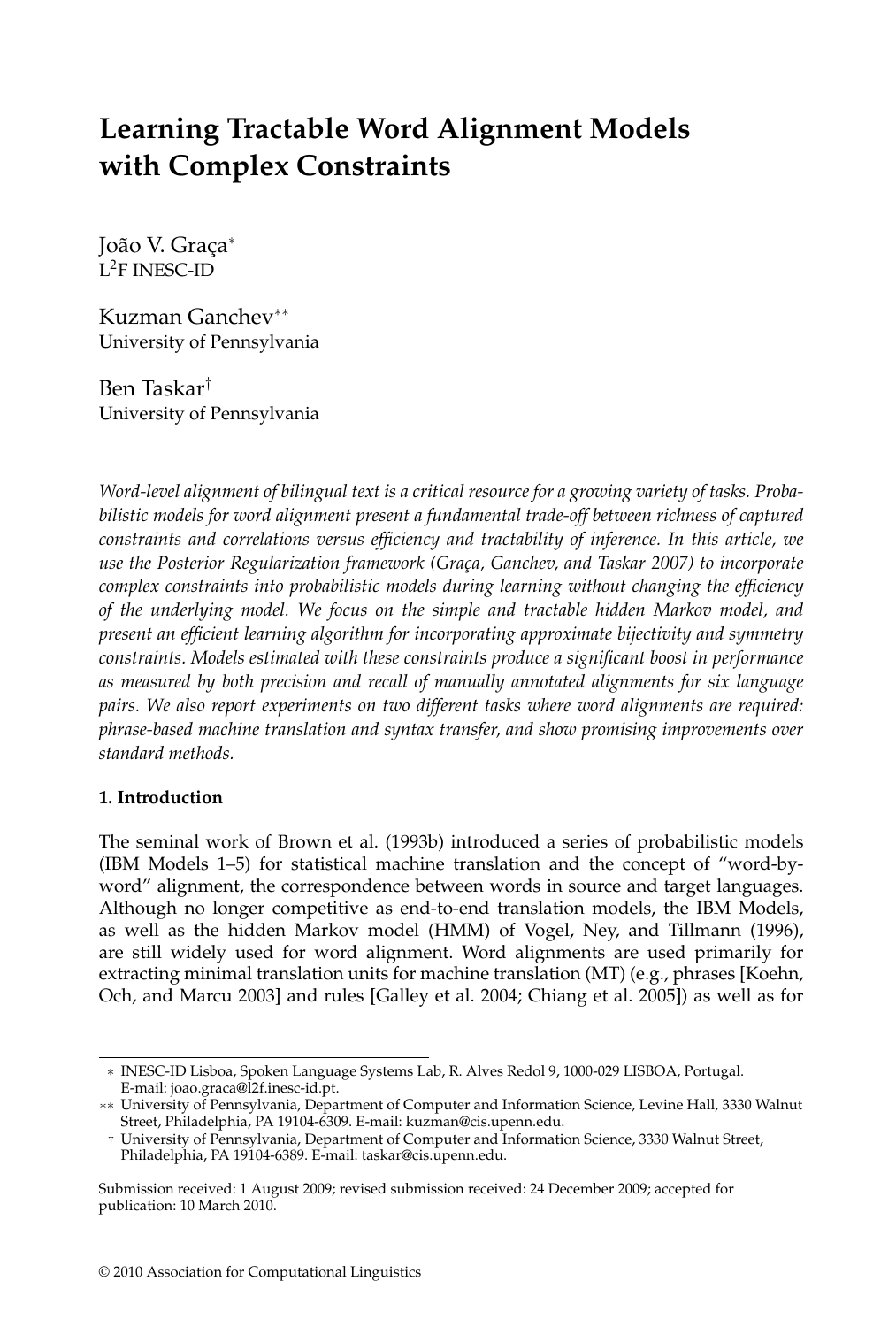MT system combination (Matusov, Ueffing, and Ney 2006). But their importance has grown far beyond machine translation: for instance, transferring annotations between languages (Yarowsky and Ngai 2001; Hwa et al. 2005; Ganchev, Gillenwater, and Taskar 2009); discovery of paraphrases (Bannard and Callison-Burch 2005); and joint unsupervised POS and parser induction across languages (Snyder and Barzilay 2008).

IBM Models 1 and 2 and the HMM are simple and tractable probabilistic models, which produce the target sentence one target word at a time by choosing a source word and generating its translation. IBM Models 3, 4, and 5 attempt to capture fertility (the tendency of each source word to generate several target words), resulting in probabilistically deficient, intractable models that require local heuristic search and are difficult to implement and extend. Many researchers use the GIZA++ software package (Och and Ney 2003) as a black box, selecting IBM Model 4 as a compromise between alignment quality and efficiency. All of the models are asymmetric (switching target and source languages produces drastically different results) and the simpler models (IBM Models 1, 2, and HMM) do not enforce bijectivity (the majority of words translating as a single word). Although there are systematic translation phenomena where one cannot hope to obtain 1-to-1 alignments, we observe that in over 6 different European language pairs the majority of alignments are in fact 1-to-1 (86–98%). This leads to the common practice of post-processing heuristics for intersecting directional alignments to produce nearly bijective and symmetric results (Koehn, Och, and Marcu 2003).

In this article we focus on the HMM word alignment model (Vogel, Ney, and Tillmann 1996), using a novel unsupervised learning framework that significantly boosts its performance. The new training framework, called Posterior Regularization (Graça, Ganchev, and Taskar 2007), incorporates prior knowledge in the form of constraints on the model's posteriors. The constraints are expressed as inequalities on the expected value under the posterior distribution of user-defined features. Although the base model remains unchanged, learning guides the model to satisfy these constraints. We propose two such constraints: (i) bijectivity: one word should not translate to many words; and (ii) symmetry: directional alignments should agree. Both of these constraints significantly improve the performance of the model both in precision and recall, with the symmetry constraint generally producing more accurate alignments. Section 3 presents the Posterior Regularization (PR) framework and describes how to encode such constraints in an efficient manner, requiring only repeated inference in the original model to enforce the constraints. Section 4 presents a detailed evaluation of the alignments produced. The constraints over posteriors consistently and significantly outperform the unconstrained HMM model, evaluated against manual annotations. Moreover, this training procedure outperforms the more complex IBM Model 4 nine times out of 12. We examine the influence of constraints on the resulting posterior distributions and find that they are especially effective for increasing alignment accuracy for rare words. We also demonstrate a new methodology to avoid overfitting using a small development corpus. Section 5 evaluates the new framework on two different tasks that depend on word alignments. Section 5.1 focuses on MT and shows that the better alignments also lead to better translation systems, adding to similar evidence presented in Ganchev, Graça, and Taskar (2008). Section 5.2 shows that the alignments we produce are better suited for transfer of syntactic dependency parse annotations. An implementation of this work (Graça, Ganchev, and Taskar 2009) is available under a GPL license. $1$ 

<sup>1</sup> www.seas.upenn.edu/∼strctlrn/CAT/.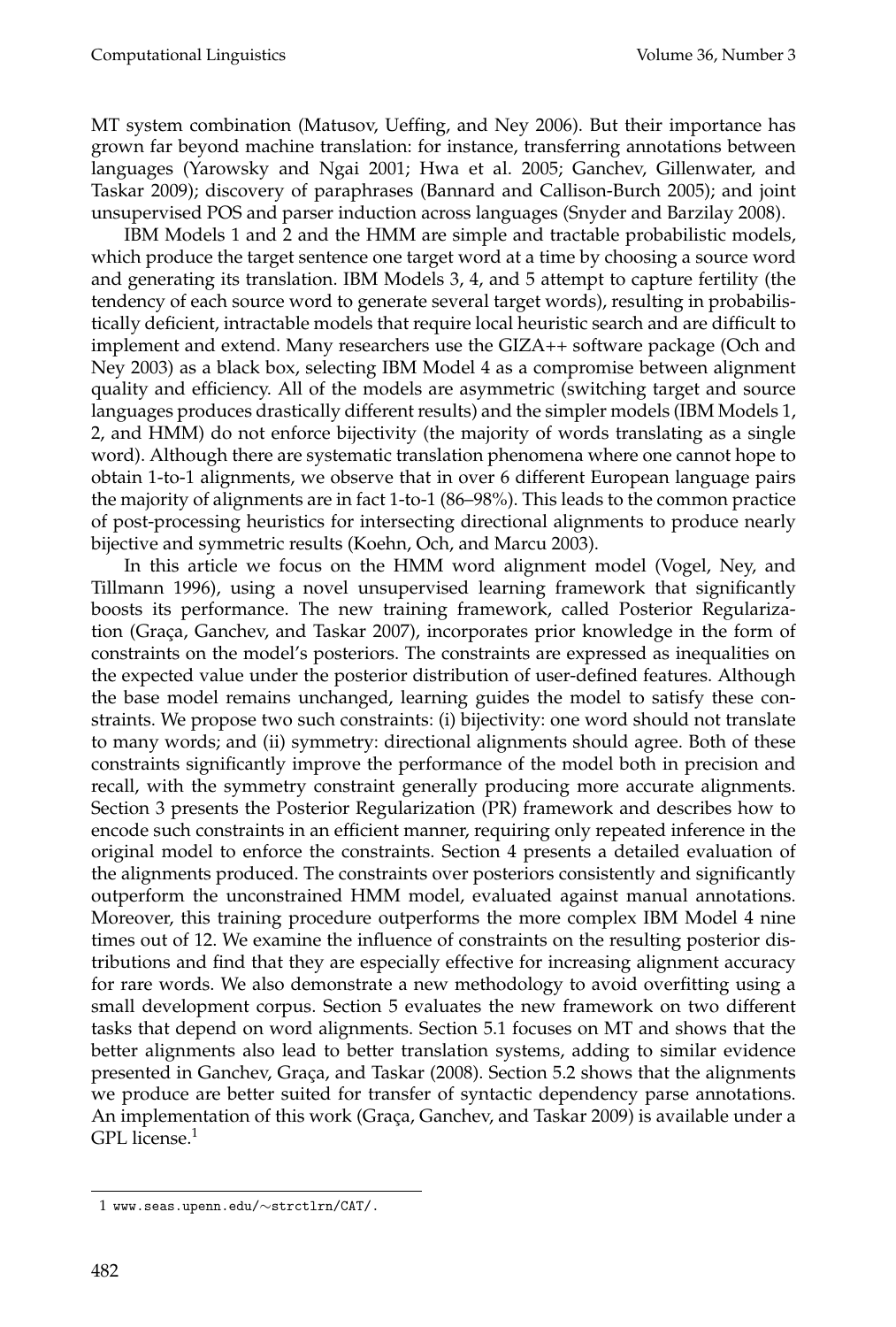# **2. Background**

A word alignment for a parallel sentence pair represents the correspondence between words in a source language and their translations in a target language (Brown et al. 1993b). There are many reasons why a simple word-to-word (1-to-1) correspondence is not possible for every sentence pair: for instance, auxiliary verbs used in one language but not the other (e.g., English *He walked* and French *Il est allé*), articles required in one language but optional in the other (e.g., English *Cars use gas* and Portuguese *Os carros usam gasolina*), cases where the content is expressed using multiple words in one language and a single word in the other language (e.g., agglutination such as English *weapons of mass destruction* and German *Massenvernichtungswaffen*), and expressions translated indirectly. Due to this inherent ambiguity, manual annotations usually distinguish between **sure** correspondences for unambiguous translations, and **possible**, for ambiguous translations (Och and Ney 2003). The top row of Figure 1 shows two word alignments between an English–French sentence pair. We use the following notation: the alignment on the left (right) will be referenced as source–target (target–source) and contains source (target) words as rows and target (source) words as columns. Each entry in the matrix corresponds to a source–target word pair, and is the candidate for an alignment **link**. Sure links are represented as squares with borders, and possible links



#### **Figure 1**

Posterior marginal distributions for different models for an English to French sentence translation. Left: EN→FR model. **Right:** FR→ EN model. **Top:** Regular HMM posteriors. **Middle:** After applying bijective constraint. **Bottom:** After applying symmetric constraint. Sure alignments are squares with borders; possible alignments are squares without borders. Circle size indicates probability value. Circle color in the middle and bottom rows indicates differences in posterior from the top row: green = higher probability; red = lower probability.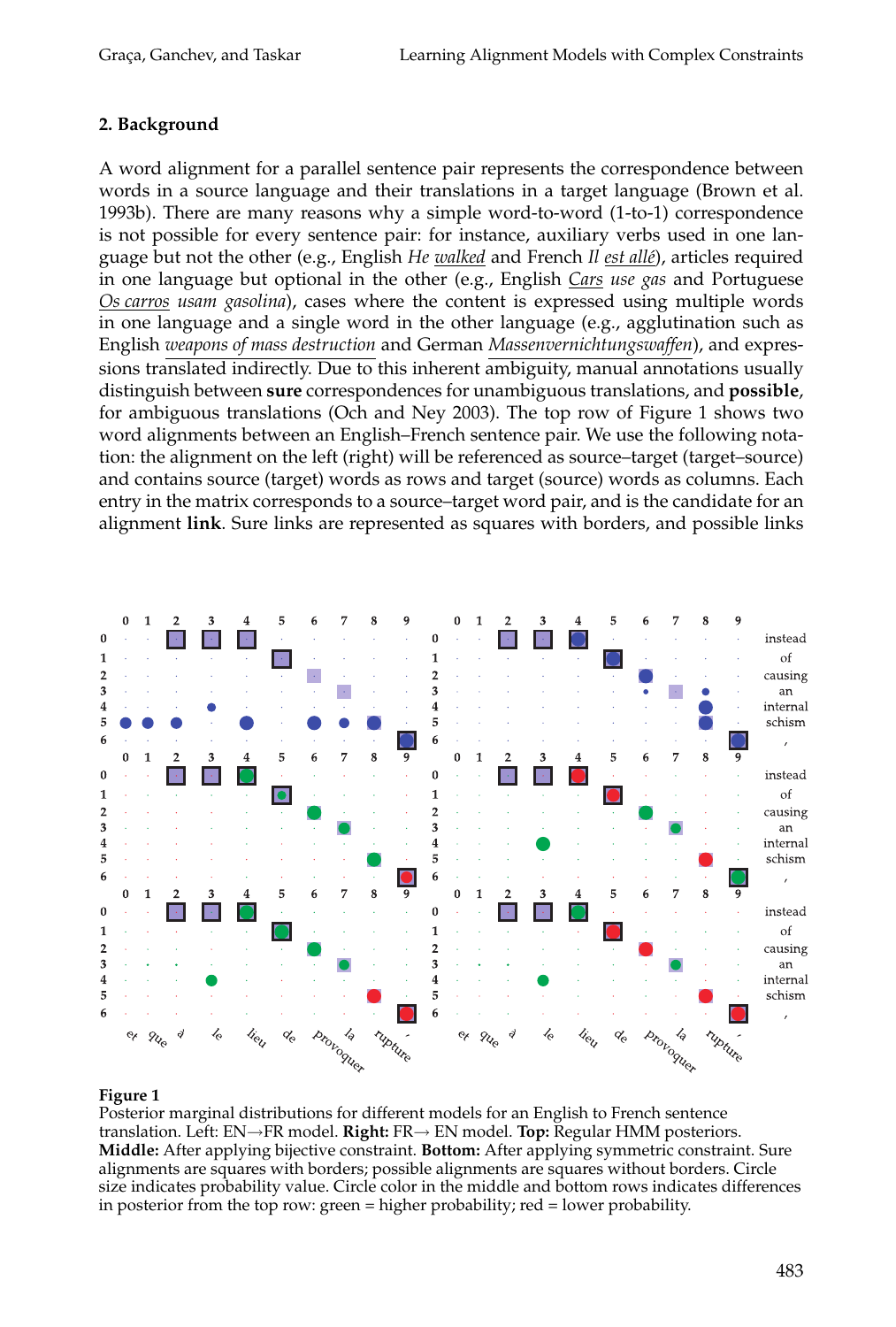| Corpus | Sentence Pairs | Ave Length Max Length |       | % Sure | $\%$ 1-1 |
|--------|----------------|-----------------------|-------|--------|----------|
| En/Fr  | 447            | 16/17                 | 30/30 | 21     | 98       |
| En/Es  | 400            | 29/31                 | 90/99 | 67     | 86       |
| En/Pt  | 60             | 11/11                 | 20/20 | 54     | 91       |
| Pt/Es  | 60             | 11/11                 | 20/20 | 69     | 92       |
| Pt/Fr  | 60             | 11/12                 | 20/20 | 77     | 88       |
| Es/Fr  | 60             | 11/12                 | 20/20 | 79     | 87       |

#### **Table 1**

Test corpora statistics: English–French, English–Spanish, English–Portuguese, Portuguese–Spanish, Portuguese–French, and Spanish–French.

are represented as squares without borders. Circles indicate the posterior probability associated with a given link and will be explained latter.

We use six manually annotated corpora whose characteristics are summarized in Table 1. The corpora are: the Hansard corpus (Och and Ney 2000) of English/French Canadian Parliamentary proceedings (En-Fr), and the English/Spanish portion of the Europarl corpus (Koehn 2005) where the annotation is from EPPS (Lambert et al. 2005) (En-Es) using standard test and development set split. We also used the English/ Portuguese (En-Pt), Portuguese/Spanish (Pt-Es), Portuguese/French (Pt-Fr), and Spanish/French (Es-Fr) portions of the Europarl corpus using annotations described by Graça et al. (2008), where we split the gold alignments into a dev/test set in a ratio of 40%/60%. Table 1 shows some of the variety of challenges presented by each corpus. For example, En-Es has longer sentences and hence more ambiguity for alignment. Furthermore, it has a smaller percentage of bijective (1-to-1) alignments, which makes word fertility more important. Overall, the great majority of links are bijective across the corpora (86–98%). This characteristic will be explored by the constraints described in this article. For the evaluations in Section 4, the percentage of sure links (out of all links) will correlate with difficulty because only sure links are considered for recall.

#### **2.1 HMM Word Alignment Model**

In this article we focus on the HMM for word alignment proposed by Vogel, Ney, and Tillmann (1996). This model generalizes IBM Models 1 and 2 (Brown et al. 1993b), by introducing a first-order Markov dependence between consecutive alignment link decisions. The model is an (input–output) HMM with *I* positions whose hidden state sequence  $\mathbf{z} = (z_1, \dots, z_I)$  with  $z_i \in \{null, 1, \dots, J\}$  corresponds to a sequence of source word positions, where *J* is the source sentence length, and with *null* representing unaligned target words. Each observation corresponds to a word in the target language *xi*. The probability of an alignment **z** and target sentence **x** given a source sentence **y** can be expressed as:

$$
p_{\theta}(\mathbf{x}, \mathbf{z} \mid \mathbf{y}) = \prod_{i=1}^{I} p_d(z_i \mid z_{i-1}) p_t(x_i \mid y_{z_i})
$$
\n(1)

where  $p_t(x_i \mid y_{z_i})$  is the probability of a target word at position *i* being a translation of the source word at position  $z_i$  (translation probability), and  $p_d(z_i \mid z_{i-1})$  is the probability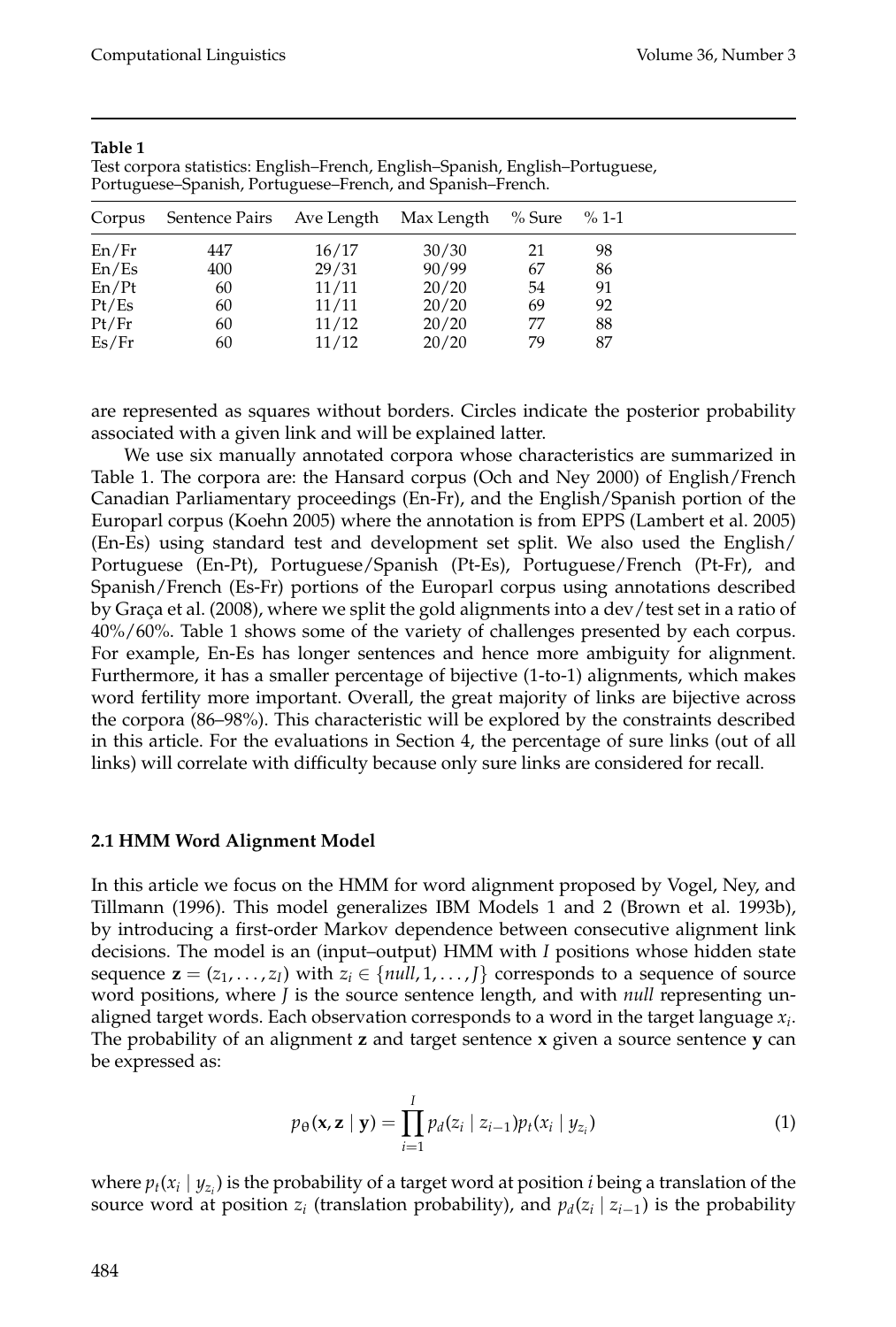of translating a word at position *zi*, given that the previous translated word was at position *zi*−<sup>1</sup> (distortion probability). Note that this model is directional: Each target word (observation) can be aligned to at most one source word (hidden state), whereas a source word could be used multiple times.

We refer to translation parameters  $p_t$  and distortions parameters  $p_d$  jointly as  $\theta$ . There are several important standard details of the parametrization: The distortion probability  $p_d(z_i | z_{i-1})$  depends only on the distance  $(z_i - z_{i-1})$  between the source positions the states represent. Only distances in the range  $\pm 5$  are modeled explicitly, with larger distances assigned equal probabilities. The probability of the initial hidden state,  $p_d(z_1 | z_0)$  is modeled separately from the other distortion probabilities. To incorporate *null* links, we add a translation probability given *null*:  $p_t(x_i | y_{null})$ . Following standard practice, *null* links also maintain position information and do not allow distortion. To implement this, we create position-specific *null* hidden states for each source position, and set  $p_d(\textit{null}_i|y_{i'}) = 0$  and  $p_d(\textit{null}_i|\textit{null}_{i'}) = 0$  for all  $i \neq i'$ . The model is simple, with complexity of inference  $O(I \times J^2)$ . There are several problems with the model that arise from its directionality, however.

- $\bullet$  **Non-bijective:** Multiple target words can be linked to a single source word. This is rarely desirable. For instance, the model produces non-bijective links 22% of the time for En-Fr instead of 2%.
- $\bullet$  **Asymmetric:** By switching the (arbitrary) choice of which language is source and which is target, the HMM produces very different results. For example, intersecting the sets of alignments produced by the two possible choices for source preserves less than half of their union for both En-Fr and En-Pt.<sup>2</sup>

# **2.2 Training**

Standard HMM training seeks model parameters θ that maximize the log-likelihood of the parallel corpus:

Log-Likelihood: 
$$
\mathcal{L}(\theta) = \widehat{\mathbf{E}}[\log p_{\theta}(\mathbf{x} \mid \mathbf{y})] = \widehat{\mathbf{E}}[\log \sum_{\mathbf{z}} p_{\theta}(\mathbf{x}, \mathbf{z} \mid \mathbf{y})]
$$
 (2)

where  $\widehat{\mathbf{E}}[f(\mathbf{x}, \mathbf{y})] = \frac{1}{N} \sum_{n=1}^{N} f(\mathbf{x}^n, \mathbf{y}^n)$  denotes the empirical average of a function  $f(\mathbf{x}^n, \mathbf{y}^n)$ over the *N* pairs of sentences  $\{(\mathbf{x}^1, \mathbf{y}^1) \dots, (\mathbf{x}^N, \mathbf{y}^N)\}\$ in the training corpus. Because of the latent alignment variables **z**, the log-likelihood function for the HMM model is not concave, and the model is fit using the Expectation Maximization (EM) algorithm (Dempster, Laird, and Rubin 1977). EM maximizes  $\mathcal{L}(\theta)$  via block-coordinate ascent on a lower bound  $F(q, \theta)$  using an auxiliary distribution over the latent variables *q*(**z** | **x**, **y**) (Neal and Hinton 1998):

**EM Lower Bound:** 
$$
\mathcal{L}(\theta) \ge F(q, \theta) = \widehat{\mathbf{E}} \left[ \sum_{\mathbf{z}} q(\mathbf{z} \mid \mathbf{x}, \mathbf{y}) \log \frac{p_{\theta}(\mathbf{x}, \mathbf{z} \mid \mathbf{y})}{q(\mathbf{z} \mid \mathbf{x}, \mathbf{y})} \right]
$$
 (3)

<sup>2</sup> For both of these points, see the experimental setup in Section 4.1.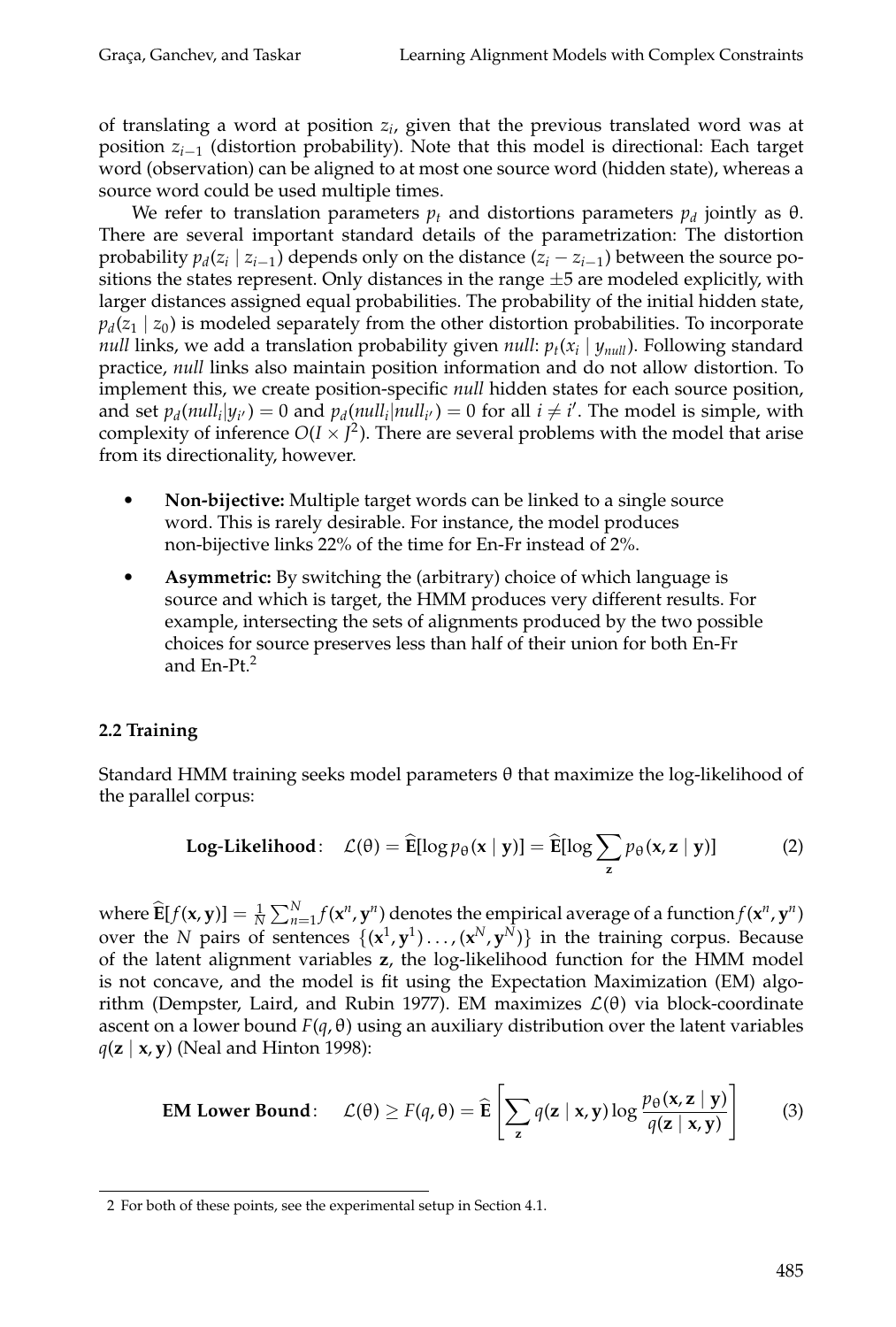To simplify notation, we will drop the dependence on **y** and will write  $p_{\theta}(\mathbf{x}, \mathbf{z} \mid \mathbf{y})$  as  $p_{\theta}(\mathbf{x}, \mathbf{z})$ ,  $p_{\theta}(\mathbf{z} \mid \mathbf{x}, \mathbf{y})$  as  $p_{\theta}(\mathbf{z} \mid \mathbf{x})$  and  $q(\mathbf{z} \mid \mathbf{x}, \mathbf{y})$  as  $q(\mathbf{z} \mid \mathbf{x})$ . The alternating E and M steps at iteration  $t + 1$  are given by:

$$
\mathbf{E}: \ q^{t+1}(\mathbf{z} \mid \mathbf{x}) = \argmax_{q(\mathbf{z} \mid \mathbf{x})} F(q, \theta^t) = \argmin_{q(\mathbf{z} \mid \mathbf{x})} \text{KL}(q(\mathbf{z} \mid \mathbf{x}) \mid p_{\theta^t}(\mathbf{z} \mid \mathbf{x})) = p_{\theta^t}(\mathbf{z} \mid \mathbf{x}) \qquad (4)
$$

$$
\mathbf{M}: \ \theta^{t+1} = \arg\max_{\theta} F(q^{t+1}, \theta) = \arg\max_{\theta} \widehat{\mathbf{E}} \left[ \sum_{\mathbf{z}} q^{t+1}(\mathbf{z} \mid \mathbf{x}) \log p_{\theta}(\mathbf{x}, \mathbf{z}) \right]
$$
(5)

where  $KL(q||p) = \mathbf{E}_q[\log \frac{q(\cdot)}{p(\cdot)}]$  is the Kullback-Leibler divergence. The EM algorithm is guaranteed to converge to a local maximum of  $\mathcal{L}(\theta)$  under mild conditions (Neal and Hinton 1998). The E step computes the posteriors  $q^{t+1}(\mathbf{z} \mid \mathbf{x}) = p_{\theta^t}(\mathbf{z} \mid \mathbf{x})$  over the latent variables (alignments) given the observed variables (sentence pair) and current parameters θ*<sup>t</sup>* , which is accomplished by the forward-backward algorithm for HMMs. The M step uses  $q^{t+1}$  to "softly fill in" the values of alignments **z** and estimate parameters  $\theta^{t+1}$ . This step is particularly easy for HMMs, where  $\theta^{t+1}$  simply involves normalizing (expected) counts. This modular split into two intuitive and straightforward steps accounts for the vast popularity of EM.

In Figure 1, each entry in the alignment matrix contains a circle indicating the alignment link posterior for that particular word pair after training an HMM model with the EM algorithm (see the experimental set up in Section 4.1). Note that the link posteriors are concentrated around particular source words (rare words occurring less than five times in the corpus) in both directions, instead of being spread across different words. This is a well-known problem when training using EM called the "garbage collector effect" (Brown et al. 1993a). A rare word in the source language links to many words in the target language that we would ideally like to see unaligned, or aligned to other words in the sentence. The reason this happens is that the generative model has to distribute translation probability for each source word among different candidate target words. If one translation is much more common than another, but the rare translation is used in the sentence, the model might have a very low translation probability for the correct alignment. On the other hand, because the rare source word occurs only in a few sentences it needs to spread its probability mass over fewer competing translations. In this case, choosing to align the rare word to all of these words leads to a higher likelihood than correctly linking them or linking them to the special *null* word, because it increases the likelihood of this sentence without lowering the likelihood of many other sentences.

#### **2.3 Decoding**

Alignments are normally predicted using the Viterbi algorithm (which selects the single most probable path through the HMM's lattice).

Another possibility that often works better is to use Minimum Bayes-Risk (MBR) decoding (Kumar and Byrne 2002; Liang, Taskar, and Klein 2006; Graça, Ganchev, and Taskar 2007). Using this decoding we include an alignment link *i* − *j* if the posterior probability that word *i* aligns to word *j* is above some threshold. This allows the accumulation of probability from several low-scoring alignments that agree on one alignment link. The threshold is tuned on some small amount of labeled data—in our case the development set—to minimize some loss. Kumar and Byrne (2002) study different loss functions that incorporate linguistic knowledge, and show significant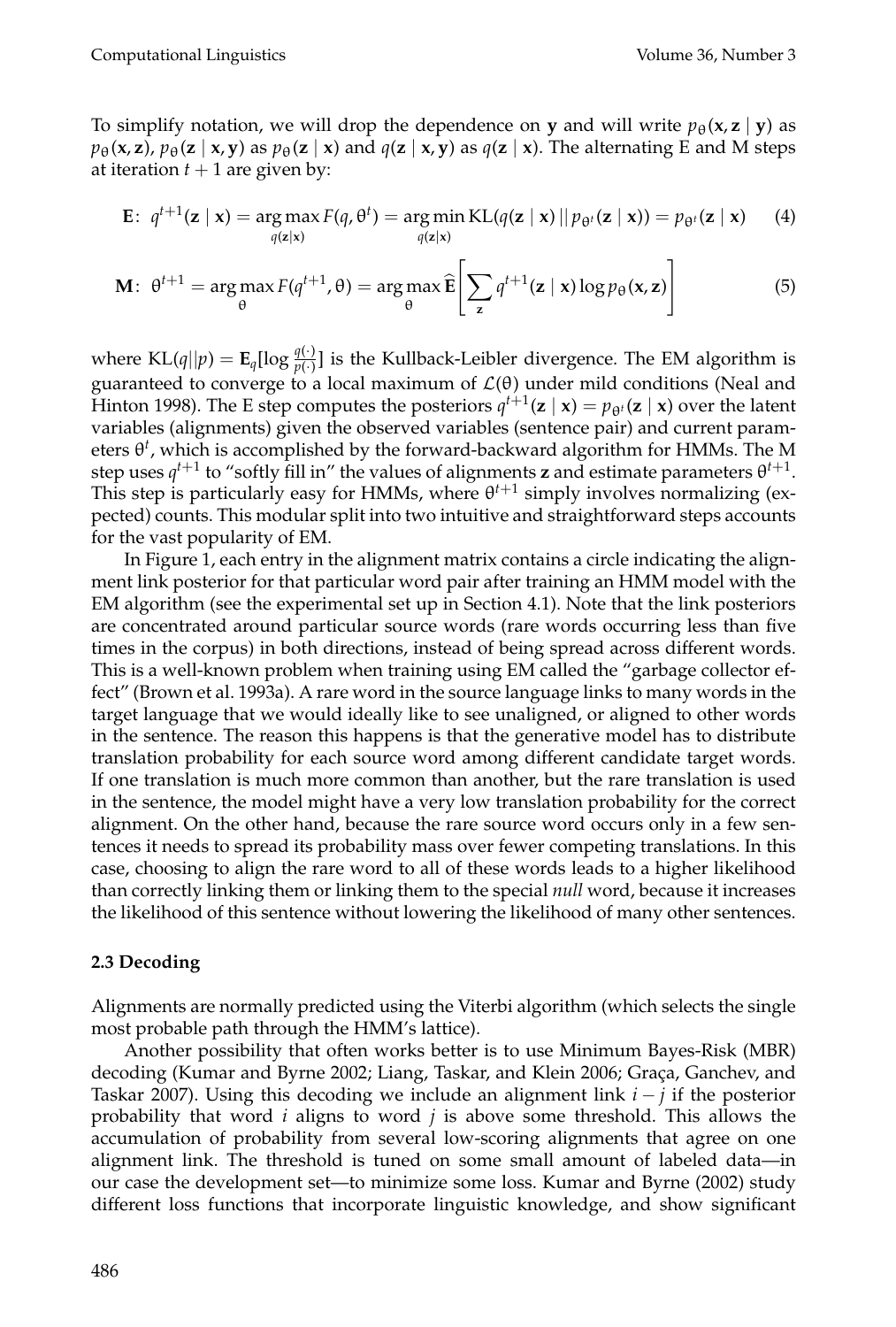improvement over likelihood decoding. Note that this could potentially result in an alignment having zero probability under the model, as many-to-many alignments can be produced in this way. MBR decoding has several advantages over Viterbi decoding. First, independently of the particular choice of the loss function, by picking a specific threshold we can trade off precision and recall of the predicted word alignments. In fact, in this work when comparing different alignment sets we do not commit to any loss function but instead compare precision vs recall curves, by generating alignments for different thresholds (0..1). Second, with this method we can ignore the *null* word probabilities, which tend to be poorly estimated.

# **3. Posterior Regularization**

Word alignment models in general and the HMM in particular are very gross oversimplifications of the translation process and the optimal likelihood parameters learned often do not correspond to sensible alignments. One solution to this problem is to add more complexity to the model to better reflect the translation process. This is the approach taken by IBM Models 4+ (Brown et al. 1993b; Och and Ney 2003), and more recently by the LEAF model (Fraser and Marcu 2007). Unfortunately, these changes make the models probabilistically deficient and intractable, requiring approximations and heuristic learning and inference prone to search errors. Instead, we propose to use a learning framework called Posterior Regularization (Graça, Ganchev, and Taskar 2007) that incorporates side information into unsupervised estimation in the form of constraints on the model's posteriors. The constraints are expressed as inequalities on the expected values under the posterior distribution of user-defined constraint features (not necessarily the same features used by the model). Because in most applications what we are interested in are the latent variables (in this case the alignments), constraining the posteriors allows a more direct way to achieve the desired behavior. On the other hand, constraining the expected value of the features instead of adding them to the model allows us to express features that would otherwise make the model intractable. For example, enforcing that each hidden state of an HMM model should be used at most once per sentence would break the Markov property and make the model intractable. In contrast, we will show how to enforce the constraint that each hidden state is used at most once *in expectation*. The underlying model remains unchanged, but the learning method changes. During learning, our method is similar to the EM algorithm with the addition of solving an optimization problem similar to a maximum entropy problem inside the E Step. The following subsections present the Posterior Regularization framework, followed by a description of how to encode two pieces of prior information aimed at solving the problems described at the end of Section 2.

# **3.1 Posterior Regularization Framework**

The goal of the Posterior Regularization (PR) framework is to guide a model during learning towards satisfying some prior knowledge about the desired latent variables (in this case word alignments), encoded as constraints over their expectations. The key advantage of using regularization on posterior expectations is that the base model remains unchanged, but during learning, it is driven to obey the constraints by setting appropriate parameters θ. Moreover, experiments show that enforcing constraints in expectation results in predicted alignments that also satisfy the constraints. More formally, posterior information in PR is specified with sets  $Q_x$  of allowed distributions over the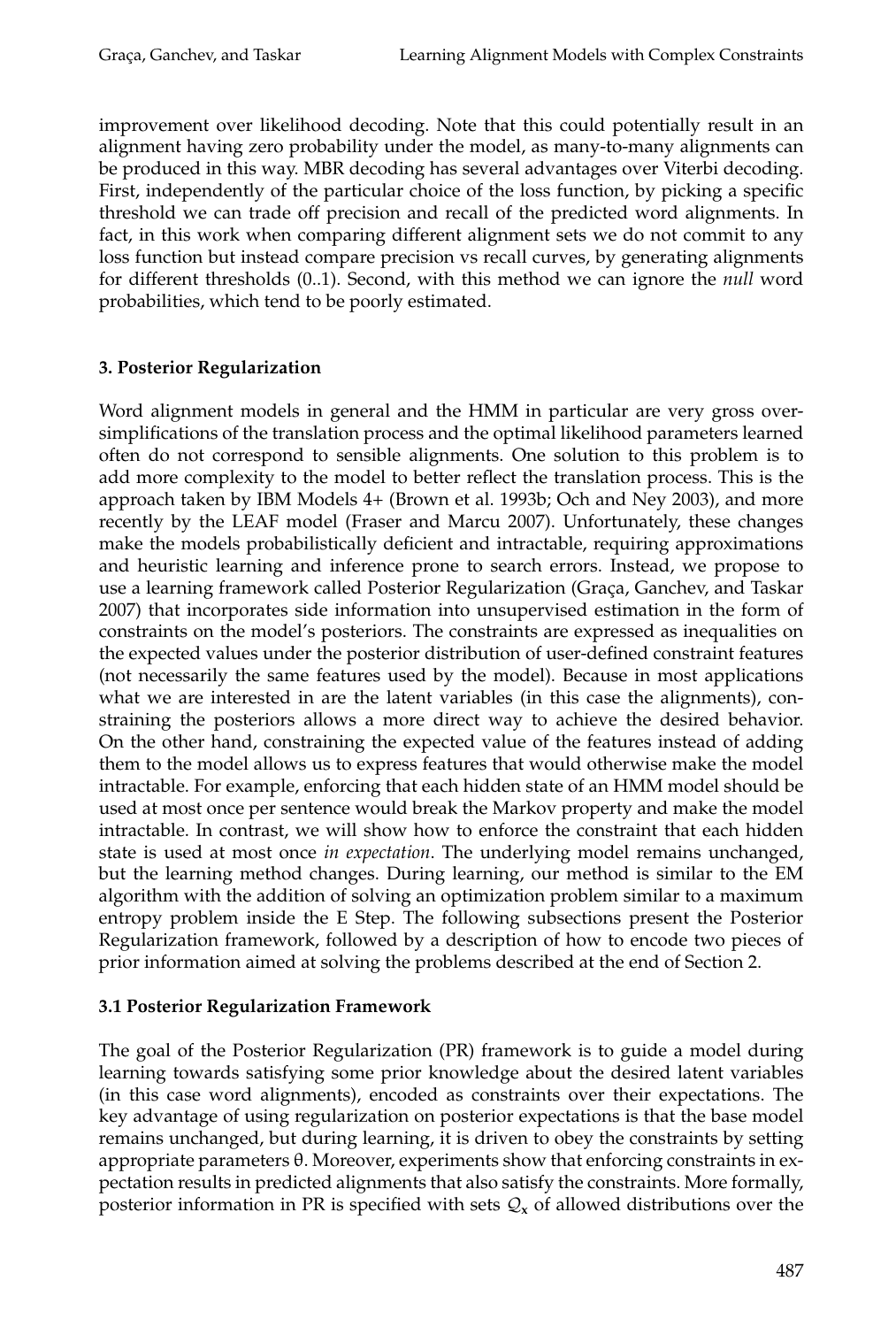Computational Linguistics Volume 36, Number 3

hidden variables **z** which satisfy inequality constraints on some user-defined feature expectations, with violations bounded by  $\epsilon \geq 0$ :

**Constrained Posterior Set:**  $Q_x = \{q(z \mid x) : \exists \xi, E_q[f(x, z)] - b_x \leq \xi; ||\xi||_2^2 \leq \varepsilon^2\}$  (6)

 $\mathcal{Q}_x$  denotes the set of valid distributions where some feature expectations are bounded by  $\mathbf{b}_x$  and  $\epsilon \geq 0$  is an allowable violation slack. Setting  $\epsilon = 0$  enforces inequality constraints strictly. In order to introduce equality constraints, we use two inequality constraints with opposite signs. We assume that  $Q_x$  is non-empty for each example **x**. Furthermore, the set  $\mathcal{Q}_x$  needs to be convex. In this work we restrict ourselves to linear inequalities because, as will be shown, subsequently this simplifies the learning algorithm. Note that  $Q_x$ ,  $f(x, z)$ , and  $b_x$  also depend on  $y$ , the corresponding source sentence, but we suppress the dependence for brevity. In PR, the log-likelihood of a model is penalized with the KL-divergence between the desired distribution space  $Q_x$ and the model posteriors,  $KL(Q_x \mid p_\theta(z|x)) = \min_{z \in \Theta} KL(q(z \mid x) \mid p_\theta(z|x))$ . The regu $q(\mathbf{z}|\mathbf{x}) \in \mathcal{Q}_\mathbf{x}$ larized objective is:

Posterior Regularized Likelihood: 
$$
\mathcal{L}(\theta) - \mathbf{E}[KL(Q_x \parallel p_{\theta}(\mathbf{z}|\mathbf{x}))].
$$
 (7)

The objective trades off likelihood and distance to the desired posterior subspace (modulo getting stuck in local maxima) and provides an effective method of controlling the posteriors.

Another way of interpreting the objective is to express the marginal log-likelihood  $\mathcal{L}(\theta)$  as a KL distance: KL(δ( $\mathbf{x}^n$ ) ||  $p_\theta(\mathbf{x})$ ) where δ( $\mathbf{x}^n$ ) is a delta function at  $\mathbf{x}^n$ . Hence the objective is a sum of two average KL terms, one in the space of distributions over **x** and one in the space of distributions over **z**:

$$
-\mathcal{L}(\theta) + \widehat{\mathbf{E}}[\mathrm{KL}(\mathcal{Q}_\mathbf{x} \parallel p_\theta(\mathbf{z}|\mathbf{x}))] = \frac{1}{N} \sum_{n=1}^N \mathrm{KL}(\delta(\mathbf{x}^n) \parallel p_\theta(\mathbf{x})) + \mathrm{KL}(\mathcal{Q}_{\mathbf{x}^n} \parallel p_\theta(\mathbf{z}|\mathbf{x}^n))
$$
(8)

[This view of the PR objective is illustrated in Figure 2.](http://www.mitpressjournals.org/action/showImage?doi=10.1162/coli_a_00007&iName=master.img-000.jpg&w=383&h=105)



#### **Figure 2**

Maximizing the PR objective is equivalent to minimizing the empirical average of two KL divergences: The negative log-likelihood  $-\mathcal{L}(\theta) = \frac{1}{N} \sum_{n=1}^{N} K_L(\delta(\mathbf{x}^n) \|\ p_{\theta}(\mathbf{x}))$  plus posterior regularization  $\frac{1}{N}\sum_{n=1}^{N} \text{KL}(Q_{x^n} \parallel p_\theta(\mathbf{z}|\mathbf{x}^n))$ , where  $\delta(\mathbf{x}^n)$  is a delta function at  $\mathbf{x}^n$ . The diagram illustrates the effect of the likelihood term and the regularization term operating over the two spaces of distributions: the observed variables **x** and the latent variables **z**. (The effect of the prior on θ is not shown.)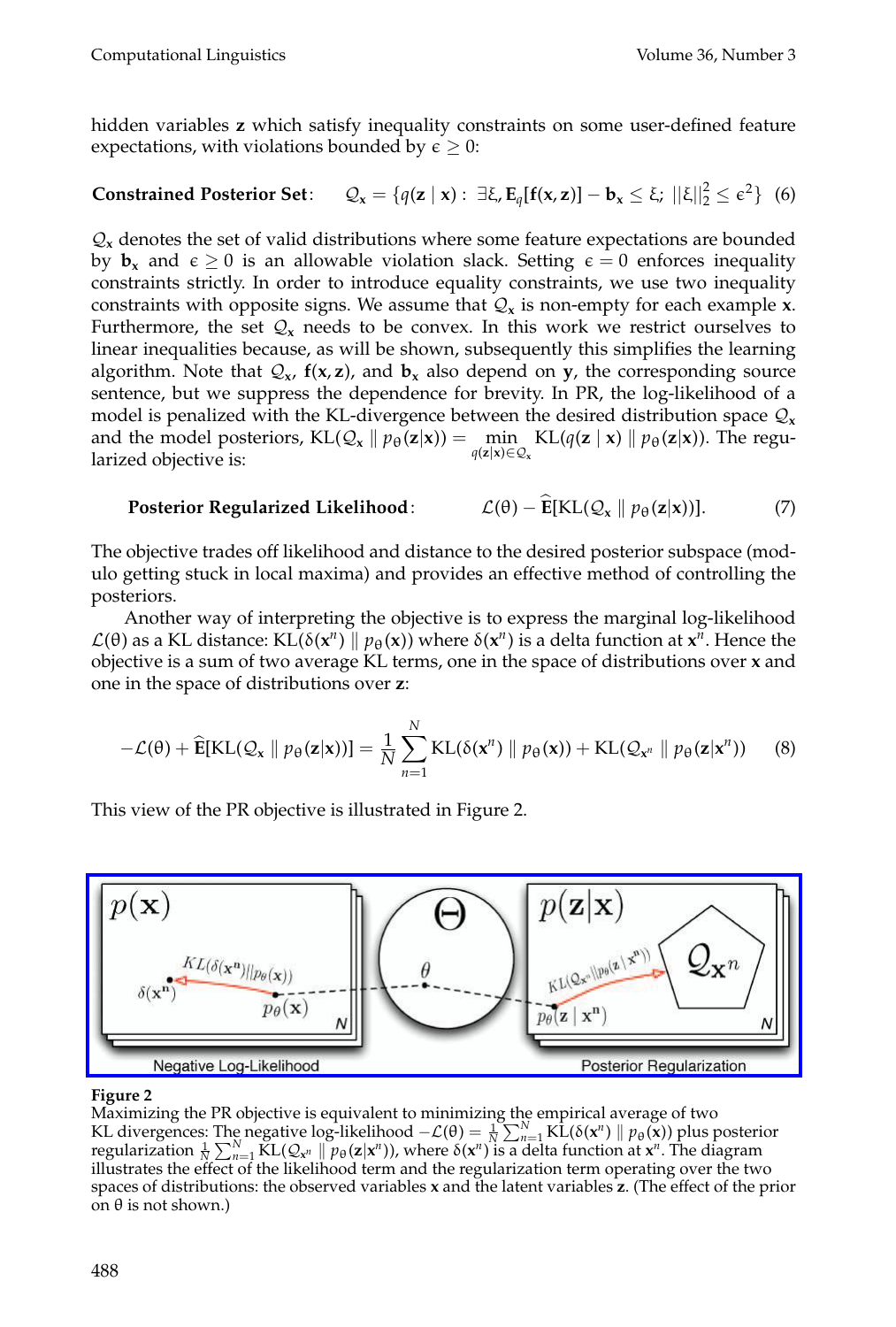Computing the PR objective involves solving the optimization problem for each **x**:

**Primal Projection :** 
$$
KL(Q_x \parallel p_{\theta}(\mathbf{z}|\mathbf{x})) = \min_{q(\mathbf{z}|\mathbf{x}) \in Q_x} KL(q(\mathbf{z} \mid \mathbf{x}) \parallel p_{\theta}(\mathbf{z}|\mathbf{x}))
$$
 (9)

Directly minimizing this objective is hard because there is an exponential number of alignments **z**; however, the problem becomes easy to solve in its dual formulation (see Appendix A for derivation):

**Dual Projection :** 
$$
\arg \min_{\lambda > 0} \quad \mathbf{b}_x^\top \lambda + \log Z(\lambda) + \epsilon ||\lambda||_2 \qquad (10)
$$

where  $Z(\lambda) = \sum_z p_{\theta}(\mathbf{z}|\mathbf{x}) \exp(-\lambda \cdot \mathbf{f}(\mathbf{x}, \mathbf{z}))$  is the normalization constant and the primal solution is  $q(\mathbf{z}|\mathbf{x}) = p_{\theta}(\mathbf{z}|\mathbf{x}) \exp\{-\lambda^{\top}f(\mathbf{x}, \mathbf{z})\}/Z(\lambda)$ . There is one dual variable per expectation constraint, and the dual gradient at  $\lambda \neq 0$  is  $\nabla(\lambda) = \mathbf{b}_x - \mathbf{E}_q[\mathbf{f}(\mathbf{x}, \mathbf{z})] + \epsilon \frac{\lambda_i}{\|\lambda\|_2}$ . Note that this primal–dual relationship is very similar to the one between maximum likelihood and maximum entropy. If  $\mathbf{b}_x$  corresponds to empirical expectations and  $p_{\theta}(\mathbf{z}|\mathbf{x})$  is uniform, then Equation (10) would be a log-likelihood and Equation (14) (following) would be a maximum entropy problem. As with maximum entropy, gradient computation involves computing an expectation under  $q(\mathbf{z} \mid \mathbf{x})$ , which can be performed efficiently if the features  $f(x, z)$  factor in the same way as the model  $p_\theta(x, z)$ , and the constraints are linear. The conditional distribution over **z** represented by a graphical model such as HMM can be written as a product of factors over cliques  $C$ :

$$
\text{Factored Posterior:} \quad p(\mathbf{z} \mid \mathbf{x}) = \frac{1}{Z} \prod_{c \in \mathcal{C}} \Phi(\mathbf{x}, \mathbf{z}_c) \tag{11}
$$

In an HMM, the cliques C are simply the nodes  $z_i$  and the edges  $(z_i, z_{i+1})$  and the factors correspond to the distortion and translation probabilities. We will assume **f** is factorized as a sum over the same cliques (we will show below how symmetry and bijectivity constraints can be expressed in this way):

Factored Features: 
$$
f(x, z) = \sum_{c \in C} f(x, z_c)
$$
 (12)

Then  $q(\mathbf{z} \mid \mathbf{x})$  has the same form as  $p_{\theta}(\mathbf{z} \mid \mathbf{x})$ :

$$
q(\mathbf{z} \mid \mathbf{x}) = \frac{1}{Z} p(\mathbf{z} \mid \mathbf{x}) \exp(-\lambda^{\top} \mathbf{f}(\mathbf{x}, \mathbf{z})) = \frac{1}{Z} \prod_{c \in C} \Phi(\mathbf{x}, \mathbf{z}_c) \exp^{-\lambda^{\top} \mathbf{f}(\mathbf{x}, \mathbf{z}_c)}
$$
(13)

Hence the projection step uses the same inference algorithm (forward–backward for HMMs) to compute the gradient, only modifying the local factors using the current setting of  $\lambda$ .

**1**  $\lambda_i \leftarrow 0$ ;  $\alpha$  while  $||\nabla(\lambda)||_2 > \eta$  do  $\Phi'(\mathbf{x}, \mathbf{z}_c) \leftarrow \Phi(\mathbf{x}, \mathbf{z}_c) \exp^{-\lambda^{-1} \mathbf{f}(\mathbf{x}, \mathbf{z}_c)};$  $q(\mathbf{z} \mid \mathbf{x}) \leftarrow \text{forwardBackward}(\phi'(\mathbf{x}, \mathbf{z}_c));$  $\begin{aligned} \mathbf{5} \qquad \lambda \leftarrow \lambda + \alpha \beta \nabla(\lambda); \end{aligned}$ **<sup>6</sup> end**

**Algorithm 1**: Computing  $KL(Q_x || p_{\theta}(z|x)) = \min_{z \in Q} KL(q(z|x) || p_{\theta}(z|x))$ *q*∈Q**<sup>x</sup>**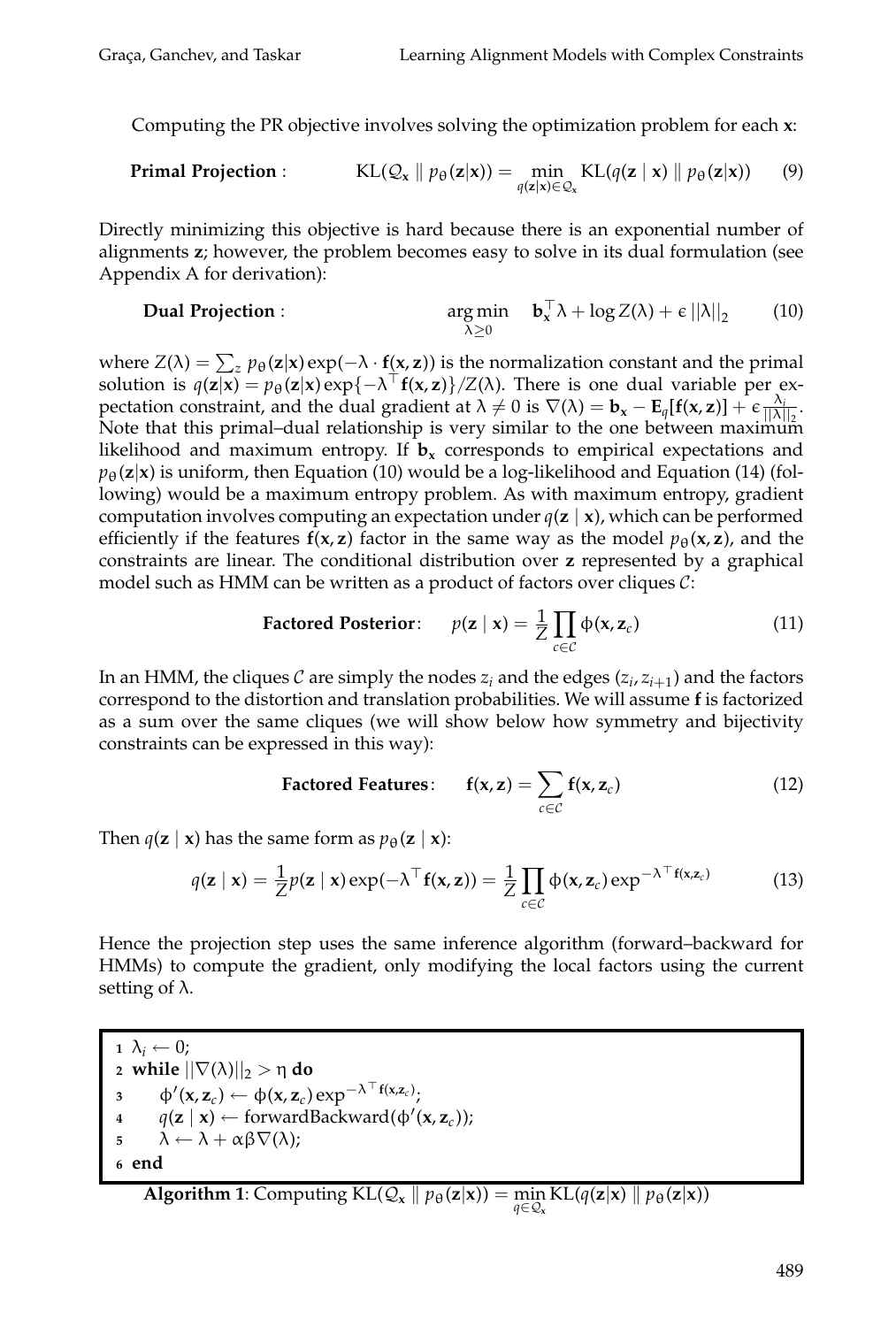We optimize the dual objective using the gradient based methods shown in Algorithm 1. Here  $\eta$  is an optimization precision,  $\alpha$  is a step size chosen with the strong Wolfe's rule (Nocedal and Wright 1999). Here,  $β∇(λ)$  represents an ascent direction chosen as follows: For inequality constraints, it is the projected gradient (Bertsekas 1999); for equality constraints with slack, we use conjugate gradient (Nocedal and Wright 1999), noting that when  $\lambda = 0$ , the objective is not differentiable. In practice this only happens at the start of optimization and we use a sub-gradient for the first direction.

Computing the projection requires an algorithm for inference in the original model, and uses that inference as a subroutine. For HMM word alignments, we need to make several calls to forward–backward in order to choose  $\lambda$ . Setting the optimization precision  $\eta$  more loosely allows the optimization to terminate more quickly but at a less accurate value. We found that aggressive optimization significantly improves alignment quality for both constraints we used and consequently choose  $\eta$  so that tighter values do not significantly improve performance. This explains why we report better results here in this paper than in Ganchev, Graça, and Taskar (2008), which uses a more naive optimization (see Section 4.1).

# **3.2 Posterior Regularization via Expectation Maximization**

We can optimize the PR objective using a procedure very similar to the expectation maximization (EM) algorithm. Recall from Equation (4) that in the E step,  $q(z | x)$  is set to the posterior over hidden variables given the current θ. To converge to the PR objective, we must modify the E step so that  $q(\mathbf{z} \mid \mathbf{x})$  is a projection of the posteriors onto the constraint set  $Q_x$  for each example  $x$  (Graça, Ganchev, and Taskar 2007).

$$
\mathbf{E}'\colon \argmin_{q,\xi} \quad \text{KL}(q(\mathbf{z}|\mathbf{x}) \parallel p_{\theta^t}(\mathbf{z}|\mathbf{x})) \quad \text{s.t. } \mathbf{E}_q[\mathbf{f}(\mathbf{x},\mathbf{z})] - \mathbf{b}_\mathbf{x} \leq \xi; \ ||\xi||_2^2 \leq \epsilon^2 \qquad (14)
$$

The new posteriors  $q(z|x)$  are used to compute sufficient statistics for this instance and hence to update the model's parameters in the M step (Equation (5)), which remains unchanged. This scheme is illustrated in Figure 3 and in Algorithm 2. The only implementation difference is that we must now perform the KL projection before collecting sufficient statistics. We found it can help to also perform this projection at test time,  $\text{using } q(\mathbf{z} \mid \mathbf{x}) = \arg \min \text{KL}(q(\mathbf{z} \mid \mathbf{x}) | p_{\theta}(\mathbf{z} \mid \mathbf{x})) \text{ instead of } p_{\theta}(\mathbf{z} \mid \mathbf{x}) \text{ to decode.}$ *q*(**z**|**x**)∈ $Q$ <sub>x</sub>

**<sup>1</sup> for** *t = 1..T* **do <sup>2</sup> for** *each training sentence* **x do E'-Step:**  $q^{t+1}(\mathbf{z} \mid \mathbf{x}) = \arg \min \mathrm{KL}(q(\mathbf{z} \mid \mathbf{x}) || p_{\theta^t}(\mathbf{z} \mid \mathbf{x}))$ *q*(**z**|**x**)∈ $Q$ <sub>**x**</sub> **3 <sup>4</sup> end M-Step:**  $\theta^{t+1} = \arg \max_{\theta} \widehat{\mathbf{E}} \left[ \sum_{\mathbf{z}} q^{t+1}(\mathbf{z} \mid \mathbf{x}) \log p_{\theta}(\mathbf{z}, \mathbf{x}) \right]$ **<sup>6</sup> end**

**Algorithm 2**: PR optimization via modified EM. E'-Step is computed using Algorithm 1.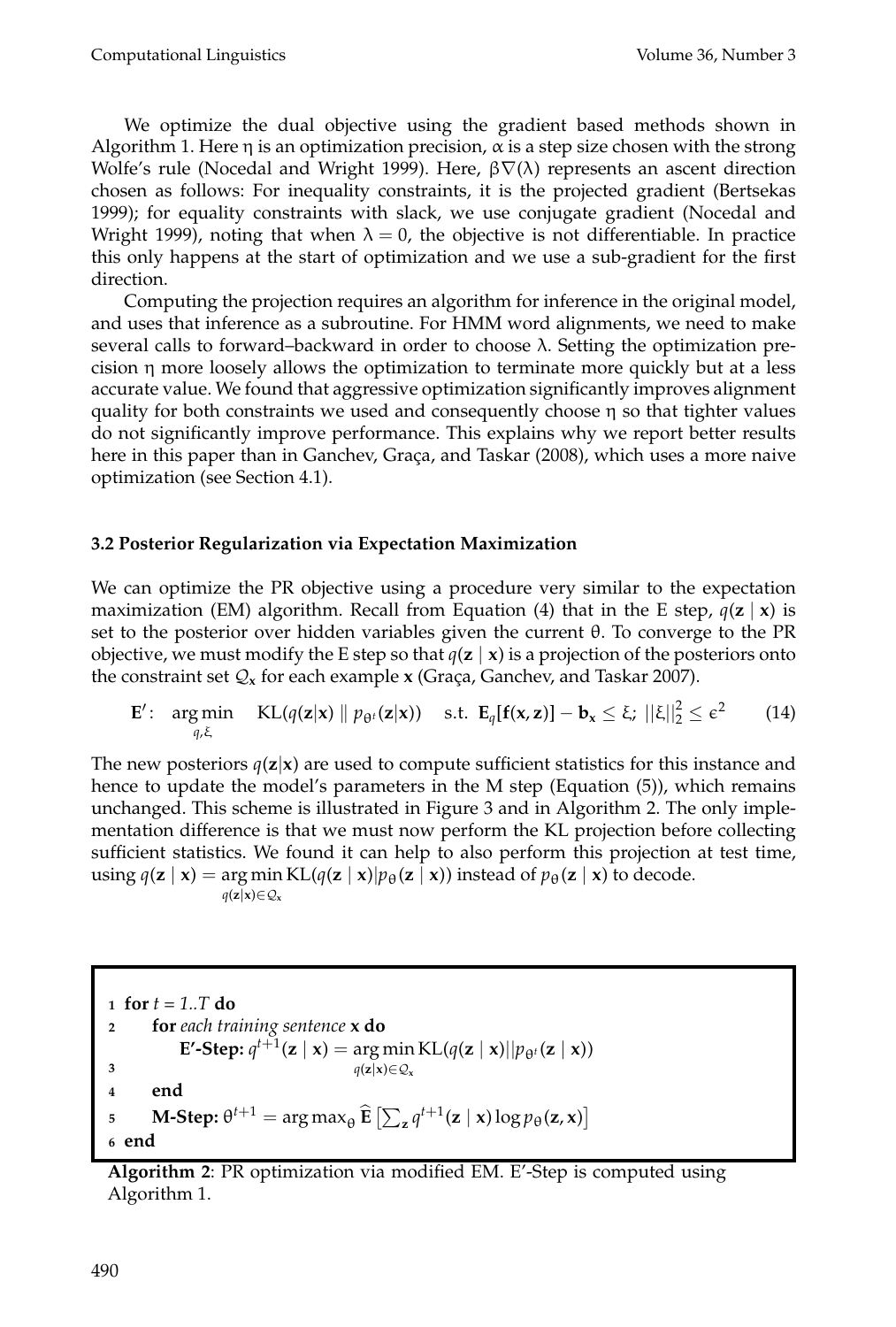

**Figure 3** Modified EM for optimizing PR objective  $\mathcal{L}(\theta) - \mathbf{E}[KL(\mathcal{Q}_{x} \mid p_{\theta}(\mathbf{z}|\mathbf{x}))].$ 

#### **3.3 Bijectivity Constraints**

We observed in Table 1 that most alignments are 1-to-1 and we would like to introduce this prior information into the model. Unfortunately including such a constraint in the model directly breaks the Markov property in a fairly fundamental way. In particular computing the normalization would require the summation of 1-to-1 or near 1-to-1 weighted matchings, which is a classic #P-complete problem. Introducing alignment degree constraints *in expectation* using the PR framework is easy and tractable. We encode them as the constraint  $E[f(x, z)] \leq 1$  where we have one feature f for each source word *j* that counts how many times it is aligned to a target word in the alignment **z**:

$$
\textbf{Bijective Features:} \quad f_j(\mathbf{x}, \mathbf{z}) = \sum_i \mathbf{1}(z_i = j).
$$

The second row of Figure 1 shows an example of the posteriors after applying bijectivity constraints; the first row is before the projection. Green (respectively, red) circles indicate that the probability mass for that particular link increased (respectively, decreased) when compared with the EM-trained HMM. For example, in the top left panel, the word *schism* is used more than once, causing erroneous alignments. Projecting to the bijectivity constraint set prevents this and most of the mass is (for this example) moved to the correct word pairs. Enforcing the constraint at training and decoding increases the fraction of 1-to-1 alignment links from 78% to 97.3% for En-Fr (manual annotations have 98.1%); for En-Pt the increase is from 84.7% to 95.8% (manual annotations have 90.8%) (see Section 4.1).

# **3.4 Symmetry Constraints**

The directional nature of the generative models used to recover word alignments conflicts with their interpretation as translations. In practice, we see that the choice of which language is source versus target matters and changes the mistakes made by the model (the first row of panels in Figure 1). The standard approach is to train two models independently and then intersect their predictions (Och and Ney 2003). However, we show that it is much better to train two directional models concurrently, coupling their posterior distributions over alignments to approximately agree. Let the directional models be defined as:  $\vec{p}(\vec{z})$  (source–target) and  $\vec{p}(\vec{z})$  (target–source). We suppress dependence on **x** and **y** for brevity. Define **z** to range over the union of all possible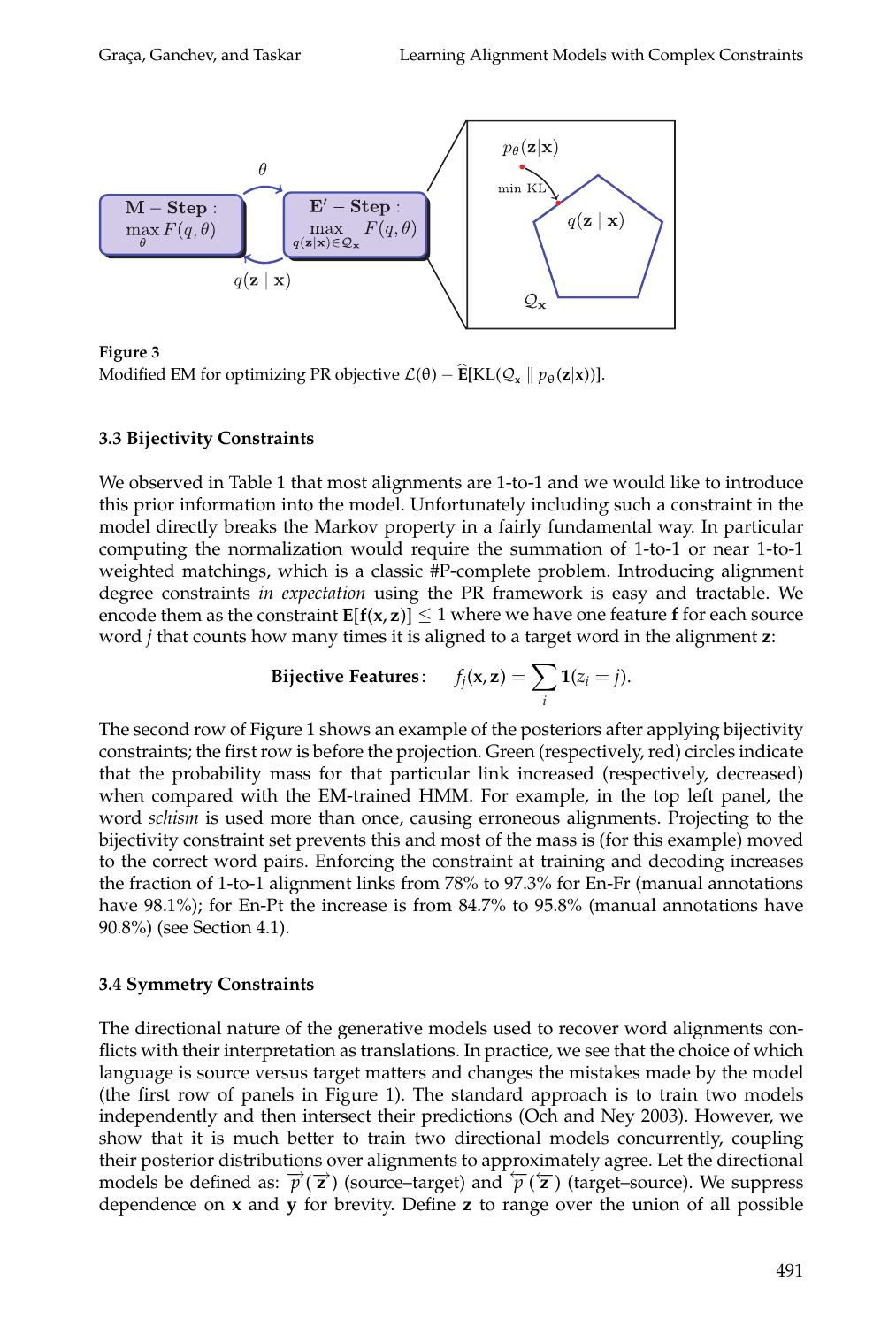directional alignments  $\vec{Z} \cup \vec{Z}$ . We define a mixture model  $p(z) = \frac{1}{2} \vec{p}(z) + \frac{1}{2} \vec{p}(z)$ where  $\overleftarrow{p}(\overrightarrow{z}) = 0$  and vice versa (i.e., the alignment of one directional model has probability zero according to the other model). We then define the following feature for each target–source position pair *i*, *j*:

**Symmetric Features:** 
$$
f_{ij}(\mathbf{x}, \mathbf{z}) = \begin{cases} +1 & \mathbf{z} \in \overrightarrow{\mathbf{Z}} \text{ and } \overrightarrow{z}_i = j \\ -1 & \mathbf{z} \in \overleftarrow{\mathbf{Z}} \text{ and } \overleftarrow{z}_j = i \\ 0 & \text{otherwise} \end{cases}
$$
.

If the feature  $f_{ij}$  has an expected value of zero, then both models predict the  $i, j$  link with equal probability. We therefore impose the constraint  $\mathbf{E}_q[f_{ii}(\mathbf{x}, \mathbf{z})] = 0$  (possibly with some small slack). Note that satisfying this implies satisfying the bijectivity constraint presented earlier. To compute expectations of these features under the model *q* we only need to be able to compute them under each directional HMM. To see this, we have by the definition of  $q_{\lambda}$  and  $p_{\theta}$ ,

$$
q_{\lambda}(\mathbf{z}|\mathbf{x}) = \frac{\overrightarrow{p}(\mathbf{z} \mid \mathbf{x}) + \overleftarrow{p}(\mathbf{z} \mid \mathbf{x})}{2} \frac{\exp\{-\lambda^{\top} \mathbf{f}(\mathbf{x}, \mathbf{z})\}}{Z_{\lambda}} = \frac{\overrightarrow{q}(\mathbf{z}|\mathbf{x}) \frac{Z_{\overrightarrow{q}}}{\overrightarrow{p}(\mathbf{x})} + \overleftarrow{q}(\mathbf{z}|\mathbf{x}) \frac{Z_{\overrightarrow{q}}}{\overleftarrow{p}(\mathbf{x})}}{(15)}
$$

where we have defined:

$$
\overrightarrow{q}(\mathbf{z}|\mathbf{x}) = \frac{1}{Z_{\overrightarrow{q}}} \overrightarrow{p}(\mathbf{z}, \mathbf{x}) \exp\{-\lambda^{\top} \mathbf{f}(\mathbf{x}, \mathbf{z})\} \text{ with } Z_{\overrightarrow{q}} = \sum_{\mathbf{z}} \overrightarrow{p}(\mathbf{z}, \mathbf{x}) \exp\{-\lambda^{\top} \mathbf{f}(\mathbf{x}, \mathbf{z})\}
$$

$$
\overleftarrow{q}(\mathbf{z}|\mathbf{x}) = \frac{1}{Z_{\overrightarrow{q}}} \overleftarrow{p}(\mathbf{z}, \mathbf{x}) \exp\{-\lambda^{\top} \mathbf{f}(\mathbf{x}, \mathbf{z})\} \text{ with } Z_{\overrightarrow{q}} = \sum_{\mathbf{z}} \overleftarrow{p}(\mathbf{z}, \mathbf{x}) \exp\{-\lambda^{\top} \mathbf{f}(\mathbf{x}, \mathbf{z})\}
$$

All these quantities can be computed separately in each model using forward–backward and, furthermore,  $Z_{\lambda} = \frac{1}{2}(\frac{Z_{\overline{q}}^2}{\overline{p}^2(x)} + \frac{Z_{\overline{q}}^2}{\overline{p}^2(x)})$ . The effect of this constraint is illustrated in the bottom panels of Figure 1. The projected link posteriors are equal for the two models, and in most cases the probability mass was moved to the correct alignment links. The exception is the word pair *internal/le*. In this case, the model chose to incorrectly have a high posterior for the alignment link rather than generating *internal* from *null* in one direction and *le* from *null* in the other.

We can measure symmetry of predicted alignments as the ratio of the size of the intersection to the size of the union. Symmetry constraints increase symmetry from 48% to 89.9% for En-Fr and from 48% to 94.2% for En-Pt (see Section 4.1).

# **4. Alignment Quality Evaluation**

We begin with a comparison of word alignment quality evaluated against manually annotated alignments as measured by precision and recall. We use the six parallel corpora with gold annotations described in the beginning of Section 2.

# **4.1 Experimental Setup**

We discarded all training data sentence pairs where one of the sentences contained more than 40 words. Following common practice, we added the unlabeled development and test data sets to the pool of unlabeled sentences. We initialized the IBM Model 1 translation table with uniform probabilities over word pairs that occur together in the same sentence and trained the IBM Model 1 for 5 iterations. All HMM alignment models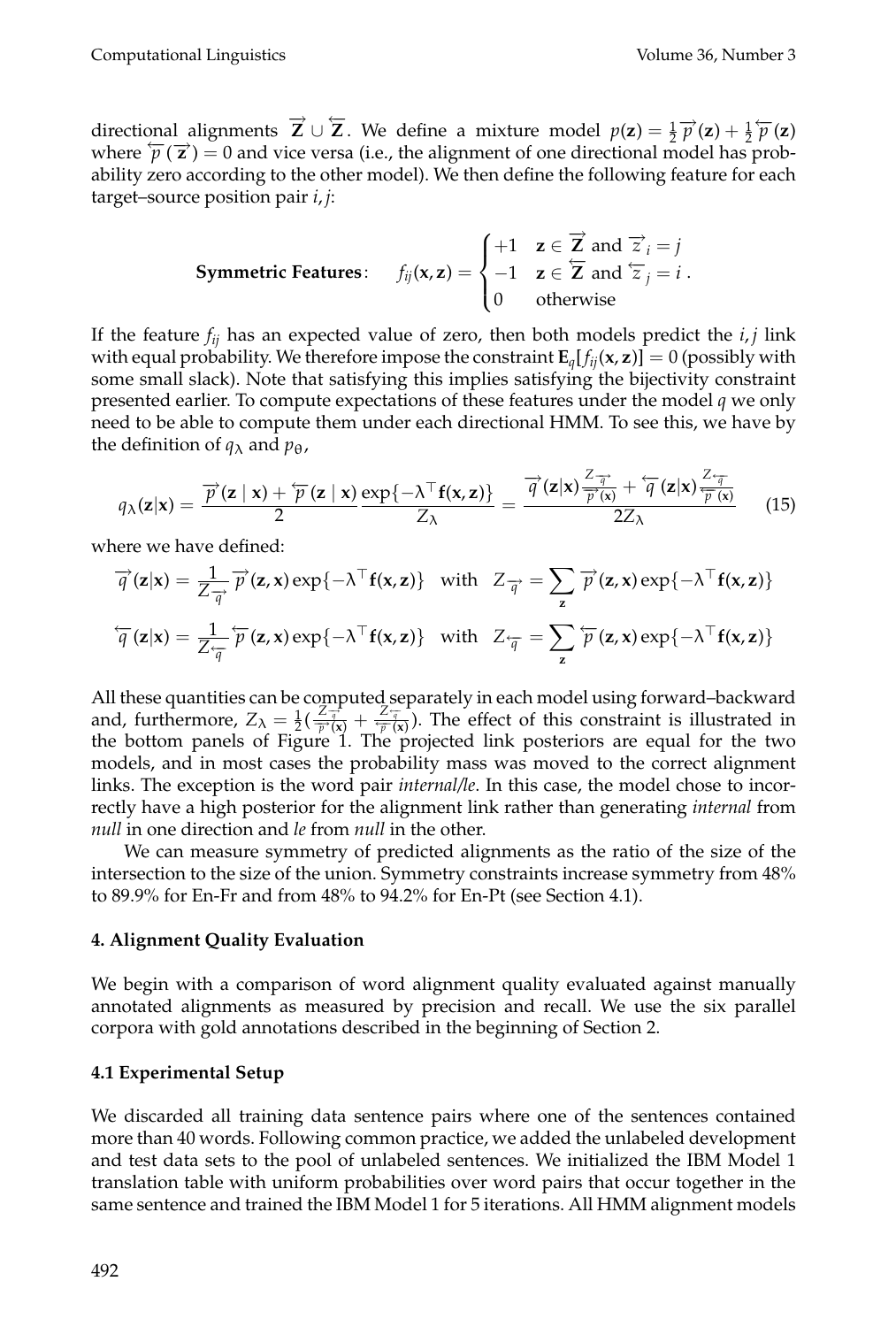were initialized with the translation table from IBM Model 1 and uniform distortion probabilities. We run each training procedure until the area under the precision/recall curve measured on a development corpus stops increasing (see Figure 4 for an example of such a curve). Using the precision/recall curve gives a broader sense of the model's performance than using a single point (by tuning a threshold for a particular metric). In most cases this meant four iterations for normal EM training and two iterations using posterior regularization. We suspect that the constraints make the space easier to search.

The convergence criterion for the projection algorithm was the normalized  $l_2$  norm of the gradient (gradient norm divided by number of constraints) being smaller than η (see Algorithm 1). For bijective constraints, we set η to 0.005 and used zero slack. For symmetric constraints,  $\eta$  and slack were set to 0.001. We chose  $\eta$  aggressively and lower values did not significantly increase performance. Less aggressive settings cause degradation of performance: For example, for En-Fr using 10k sentences, and running four iterations of constrained EM, the area under the precision/recall curve for the symmetric model changed from 70% with  $\eta = 0.1$  to 85% using  $\eta = 0.001$ . On the other hand, the number of iterations required to project the constraints increases for smaller values of η. The number of forward–backward calls for normal HMM is 40k (one for each sentence and EM iteration), for the symmetric model using  $\eta = 0.1$  was around 41k and using  $η = 0.001$  was around 26M (14 minutes to 4 hours 14 minutes of training time, 17 times slower, for the different settings of η). We note that better optimization methods, such as L-BFGS, or using a warm start for the parameters at each EM iteration (parameters from the previous iteration), or training the models online, would potentially decrease the running time of our method.

The intent of this experimental section is to evaluate the gains from using constraints during learning, hence the main comparison is between HMM trained with normal EM vs. trained with PR plus constraints. We also report results for IBM Model 4, because it is often used as the default word alignment model, and can be used as a reference. However, we would like to note that IBM Model 4 is a more complex model, able to capture more structure, albeit at the cost of intractable inference. Because our approach is orthogonal to the base model used, the constraints described here could be applied in principle to IBM Model 4 if exact inference was efficient, hopefully yielding similar improvements. We used a standard implementation of IBM Model 4 (Och and Ney 2003) and because changing the existing code is not trivial, we could not use the same stopping criterion to avoid overfitting and we are not able to produce precision/recall curves. We trained IBM Model 4 using the default configuration of the



#### **Figure 4**

Precision/Recall curves for different models using 1,000k sentences. Precision on the horizontal axis. Left: Hansard EN-FR direction. Right: EN-PT Portuguese-English direction.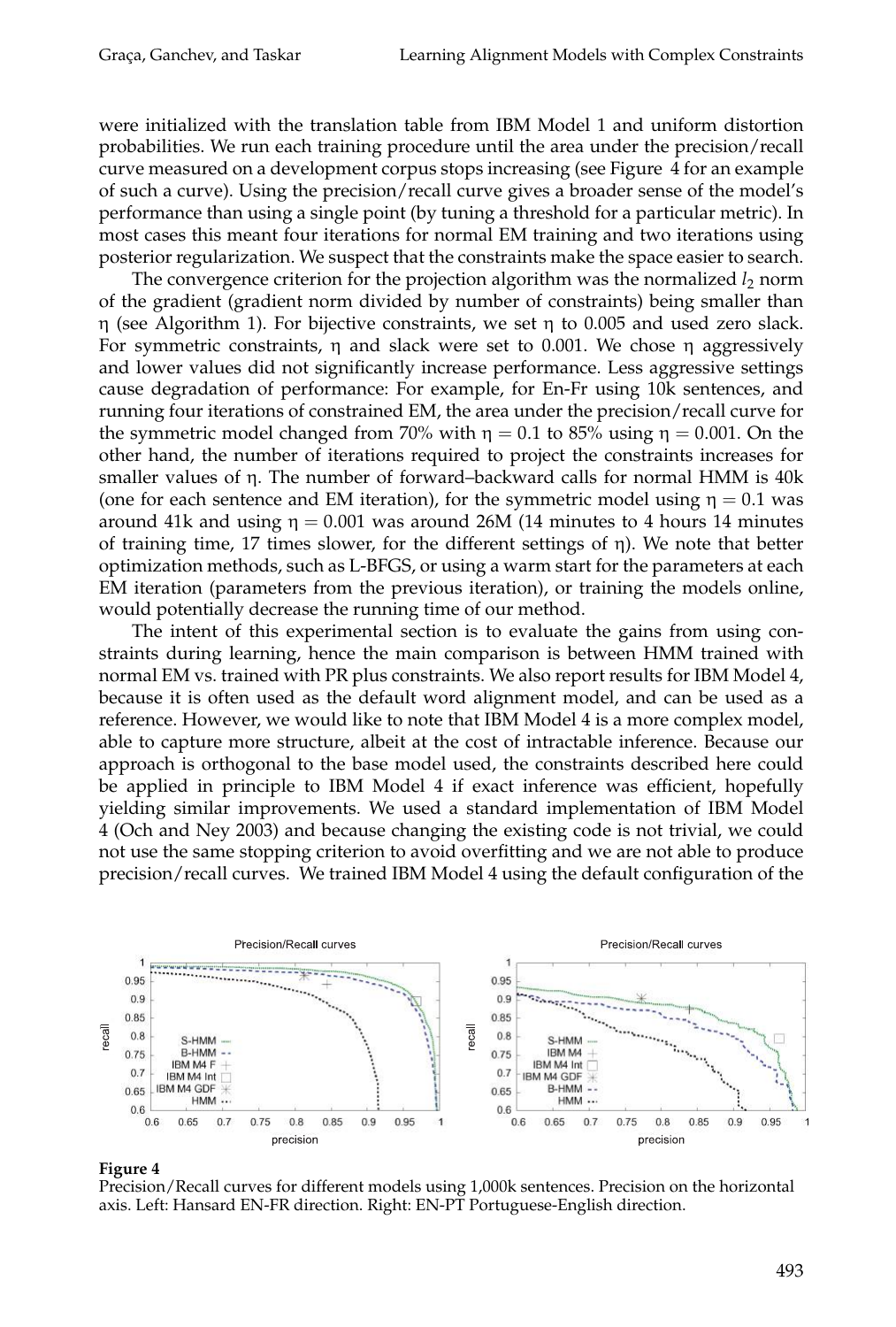

#### **Figure 5**

Word alignment precision when the threshold is chosen to achieve IBM Model 4 recall with a difference of  $\pm$  0.005. The average relative increase in precision (against the HMM model) is 10% for IBM Model 4, 11% for B-HMM, and 14% for S-HMM.

MOSES training script.<sup>3</sup> This performs five iterations of IBM Model 1, five iterations of HMM, and five iterations of IBM Model 4.

# **4.2 Alignment Results**

In this section we present results on alignment quality. All comparisons are made using MBR decoding because this decoding method always outperforms Viterbi decoding.<sup>4</sup> For the models with constraints we project the posteriors at decode time (i.e., we use  $q(\mathbf{z} \mid \mathbf{x})$  to decode). This gives a small but consistent improvement. Figure 4 shows precision/recall curves for the different models on the En-Fr corpus using English as the source language (left), and on the En-Pt corpus using Portuguese as the source. Precision/recall curves are obtained by varying the posterior threshold from 0 to 1 and then plotting the different precision and recall values obtained.

We observe several trends from Figure 4. First, both types of constraints improve over the HMM in terms of both precision and recall (their precision/recall curve is always above). Second, S-HMM performs slightly better than B-HMM. IBM Model 4 is comparable with both constraints (after symmetrization). The results for all language pairs are in Figure 5. For ease of comparison, we choose a decoding threshold for HMM models to achieve the recall of the corresponding IBM Model 4 and report precision. Our methods always improve over the HMM by 10% to 15%, and improve over IBM Model 4 nine times out of 12. Comparing the constraints with each other we see that

<sup>3</sup> www.statmt.org/moses/?n=FactoredTraining.HomePage.

<sup>4</sup> IBM Model 4 uses Viterbi decoding as Giza++ does not support MBR decoding.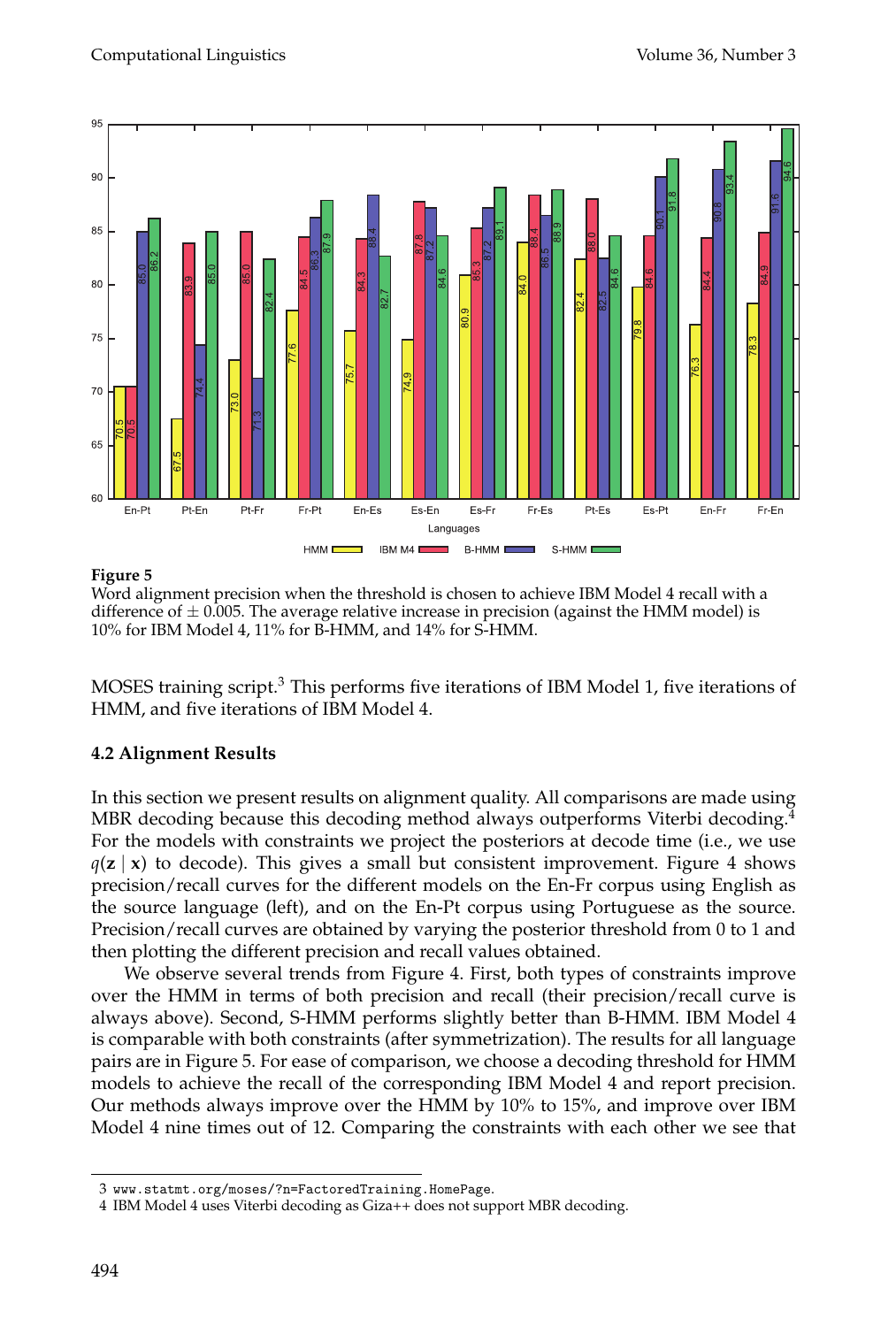

**Figure 6**

Word alignment precision as a function of training data size (number of sentence pairs). Posterior decoding threshold chosen to achieve IBM Model 4 recall in the Hansard corpus. Right: English as source. Left: French as source.

S-HMM performs better than B-HMM in 10 out of 12 cases. Because S-HMM indirectly enforces bijectivity and models sequential correlations on both sides, this is perhaps not surprising.

Figure 6 shows performance as a function of training data size. As before, we decode to achieve the recall of IBM Model 4. For small training corpora adding the constraints provides larger improvements (20–30%) but we still achieve significant gains even with a million parallel sentences (15%). Greater improvements for small data sizes indicate that our approach can be especially effective for resource-poor language pairs.

#### **4.3 Rare vs. Common Words**

One of the main benefits of using the posterior regularization constraints described is an alleviation of the garbage collector effect (Brown et al. 1993a). Figure 7 breaks down performance improvements by common versus rare words. As before, we use posterior decoding, tuning the threshold to match IBM Model 4 recall. For common words, this tuning maintains recall very close for all models so we do not show this in the figure. In the top left panel of Figure 7, we see that precision of common words follows the pattern we saw for the corpus overall: Symmetric and bijective outperform both IBM Model 4 and the baseline HMM, with symmetric slightly better than bijective. The results for common words vary more slowly as we increase the quantity of training data than they did for the full corpus. In the top right panel of Figure 7 we show the precision for rare words. For the baseline HMM as well as for IBM Model 4, this is very low precisely because of the garbage collector problem: Rare words become erroneously aligned to untranslated words, leading to low precision. In fact the constrained models achieve absolute precision improvements of up to 50% over the baseline. By removing these erroneous alignments the translation table becomes more accurate, allowing higher recall on the full corpus. In the bottom panel of Figure 7, we observe a slightly diminished recall for rare words. This slight drop in recall is due to moving the mass corresponding to rare words to *null*.

# **4.4 Symmetrization**

As discussed earlier, the word alignment models are asymmetric, whereas most applications require a single alignment for each sentence pair. Typically this is achieved by a symmetrization heuristic that takes two directional alignments and produces a single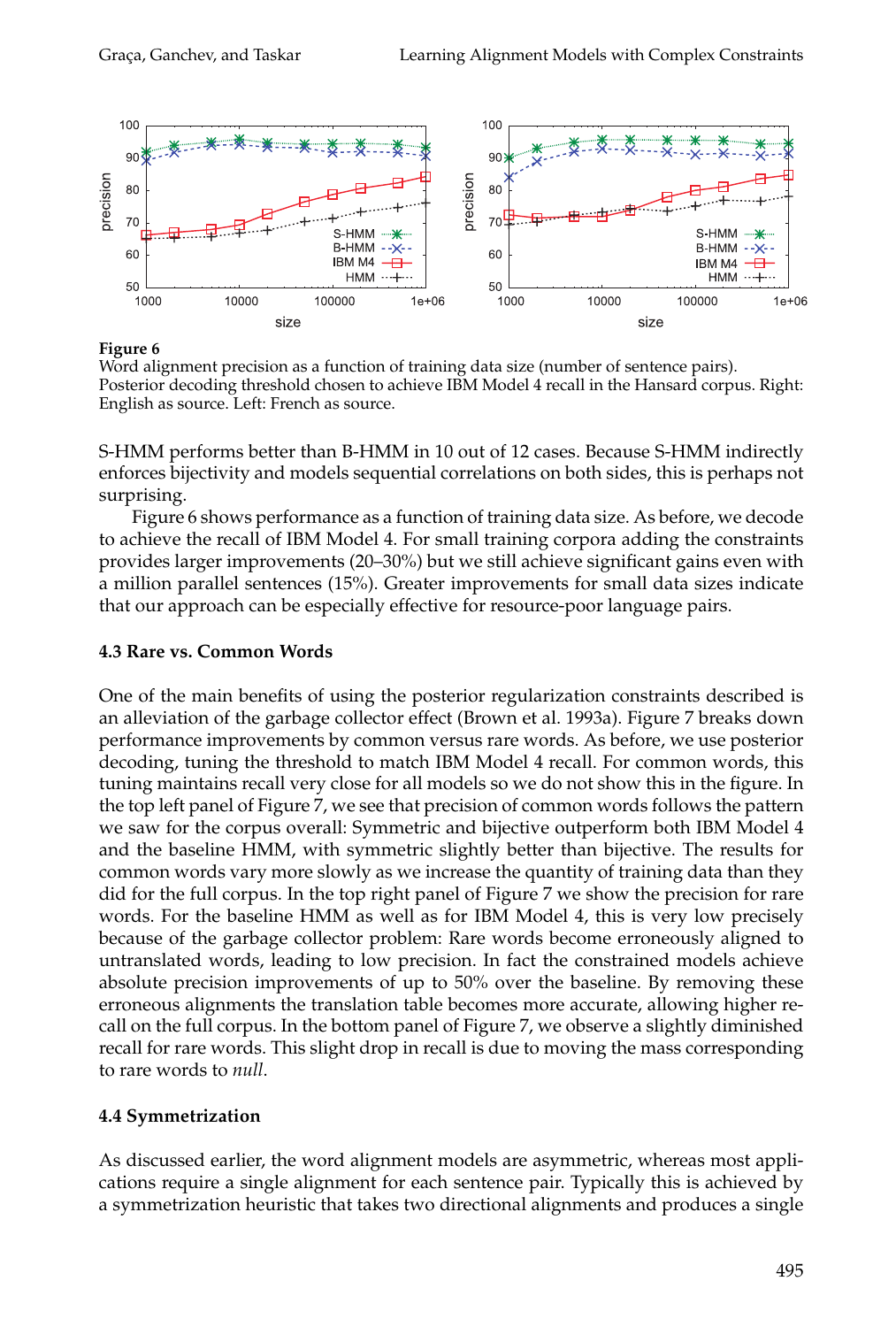

**Figure 7**

Precision and Recall as a function of training data size for En-Fr by common and rare words. Top Left: Common Precision, Top Right: Rare Precision, Bottom: Rare Recall.

alignment. For MT the most commonly used heuristic is called **grow diagonal final** (Och and Ney 2003). This starts with the intersection of the sets of aligned points and adds points around the diagonal that are in the union of the two sets of aligned points. The alignment produced has high recall relative to the intersection and only slightly lower recall than the union. In syntax transfer the **intersection** heuristic is normally used, because one wants to have high precision links to transfer knowledge between languages. One pitfall of these symmetrization heuristics is that they can obfuscate the link between the original alignment and the ones used for a specific task, making errors more difficult to analyze. Because they are heuristics tuned for a particular phrasebased translation system, it is not clear when they will help and when they will hinder system performance. In this work we followed a more principled approach that uses



#### **Figure 8**

Precision/recall curves for the different models after soft union symmetrization. Precision is on the horizontal axis. Left EN-FR, Right PT-ES.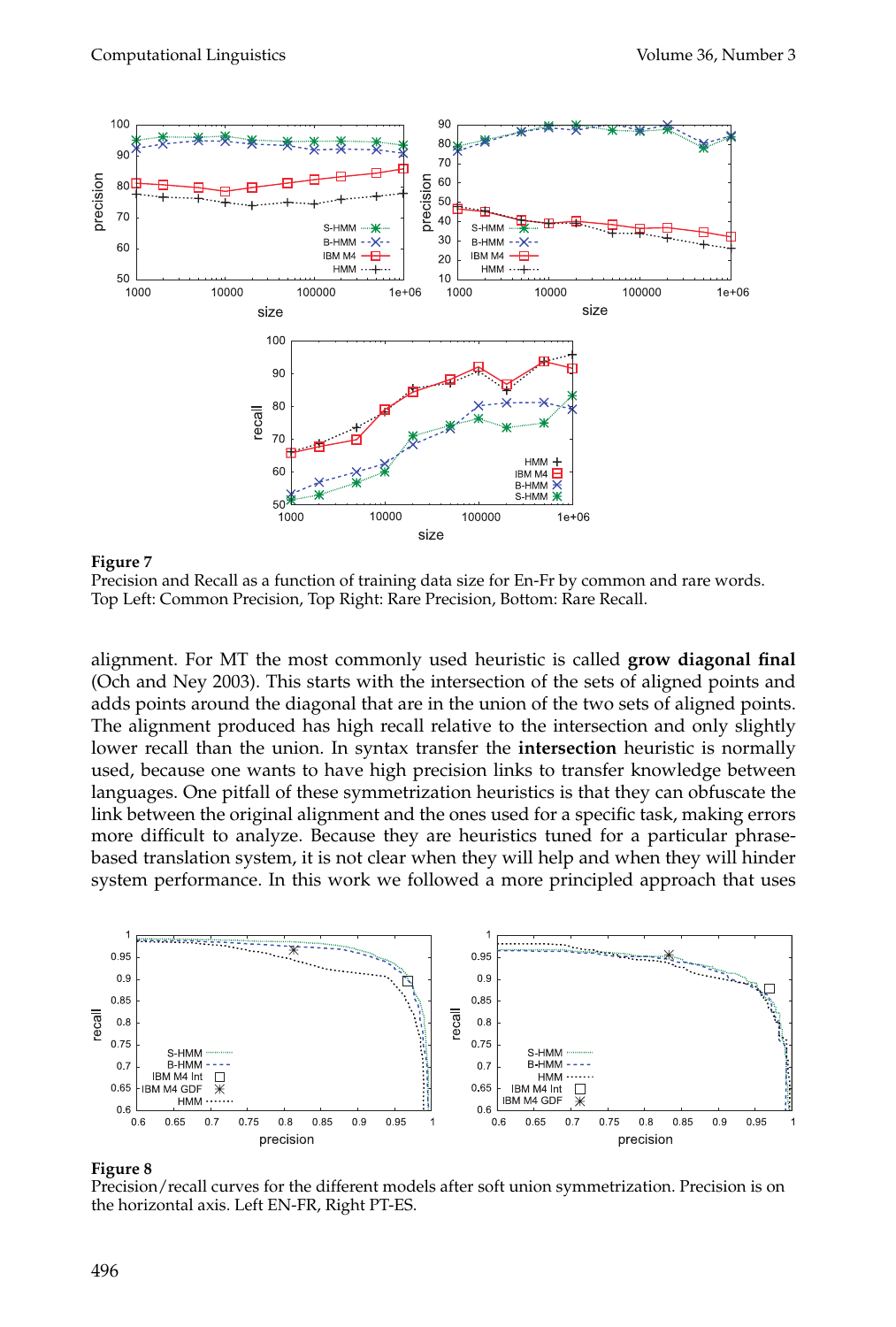the knowledge about the posterior distributions of each directional model. We include a point in the final alignment if the average of the posteriors under the two models for that point is above a threshold. This heuristic is called **soft union** (DeNero and Klein 2007). Figure 8 shows the Precision/Recall curves after symmetrization for the En-Fr corpus. The posterior regularization–trained models still performed better, but the differences get smaller after doing the symmetrization. This should not be very surprising, because the soft union symmetrization can be viewed as an approximation of our symmetry constraint applied only at decode time. Applying the symmetrization to the model with symmetry constraints does not affect performance.

# **4.5 Analysis**

In this section we discuss some scenarios in which the constraints make the alignments better, and some scenarios where they fail. We have already discussed the garbage collector effect and how both models address it. Both of the constraints also bias the model to have at most probability one in any row or column of the posterior matrix, encouraging 1-to-1 alignments. Obviously whenever alignments are systematically not 1-to-1 , this can lead to errors (for instance the examples described in Section 2).

An example presented in Figure 9 shows the posterior marginal distributions for an English/French sentence pair using the same notation as in Figure 1. In the top panel of



#### **Figure 9**

Posterior distributions for different models for an English to French sentence translation. **Left:** EN→FR model. **Right:** FR→ EN model. **Top:** Regular HMM posteriors. **Middle:** After applying the bijective constraint. **Bottom:** After applying the symmetric constraint. Sure alignments are squares with borders; possible alignments are squares without borders. Circle size indicates probability value. Circle color in the middle and bottom rows indicates differences in posterior from the top row; green = higher probability; red = lower probability.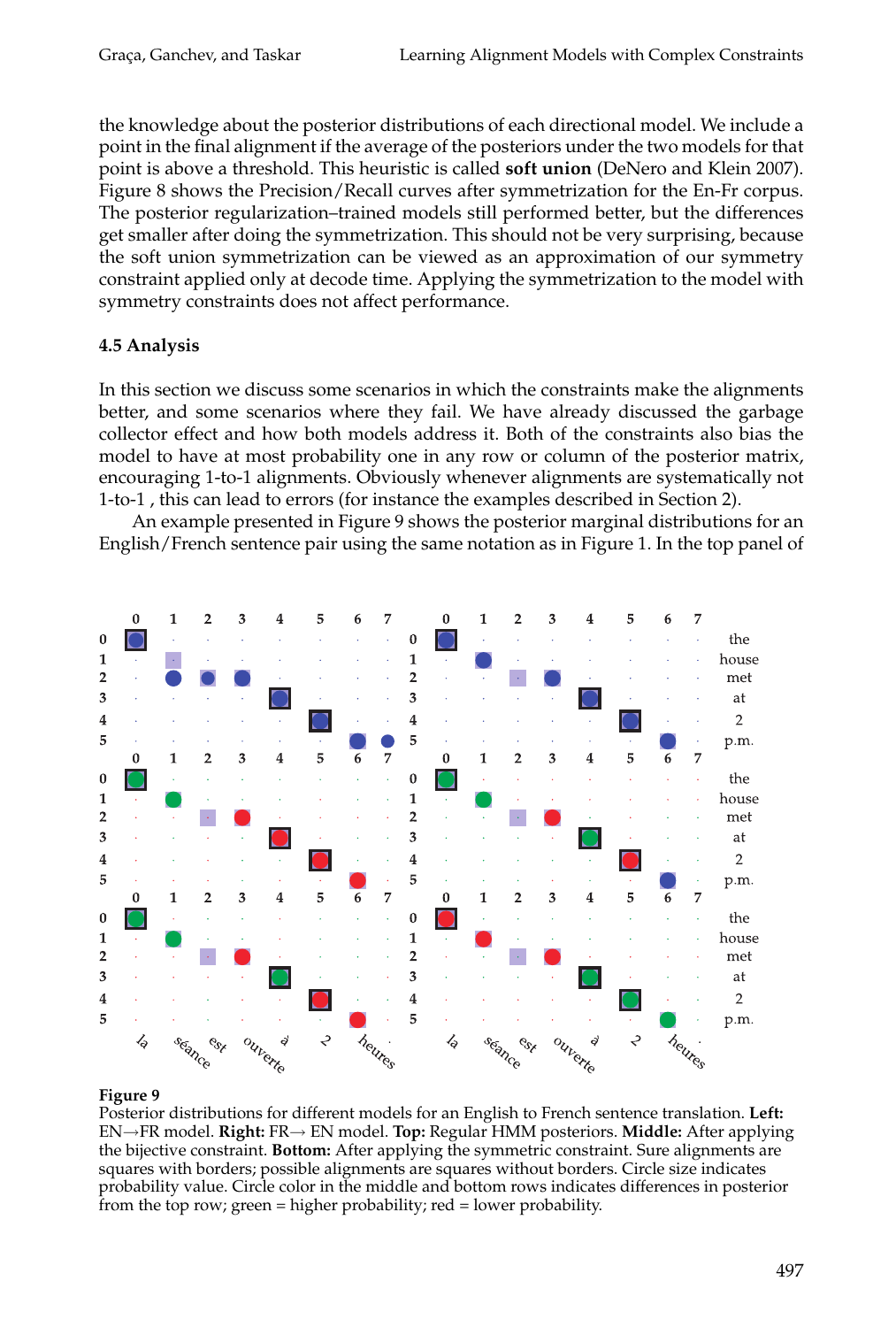Figure 9, we see the baseline models, where the English word *met* is incorrectly being aligned to *s´eance est ouverte*. This makes it impossible to recover the correct alignment *house/séance*. Either constraint corrects this problem. On the other hand, by enforcing a 1-to-1 mapping the correct alignment *met / est ouverte* is lost. Going back to the first row (regular HMM) this alignment is correct in one direction and absent in the other (due to the many-to-1 model restriction) but we can recover that information using the symmetrization heuristics, since the point is present at least in one direction with high probability mass. This is not the case for the constraint-based models that reduce the mass of that alignment in both directions. Going back to the right panel of Figure 8, we can see that for low values of precision the HMM model actually achieves better recall than the constraint-based methods. There are two possible solutions to alleviate this type of problem, both with their caveats. One solution is to model the fertility of each word in a way similar to IBM Model 4, or more generally to model alignments of multiple words. This can lead to significant computational burden, and is not guaranteed to improve results. A more complicated model may require approximations that destroy its performance gain, or require larger corpora to estimate its parameters. Another option is to perform some linguistically motivated pre-processing of the language pair to conjoin words. This of course has the disadvantage that it needs to be specific to a language pair in order to include information such as "English simple past is written using a single word, so join together French passé composé." An additional problem with joining words to alleviate inter-language divergences is that it can increase data sparsity.

# **5. Task-Specific Alignment Evaluation**

In this section we evaluate the alignments resulting from using the proposed constraints in two different tasks: Statistical machine translation where alignments are used to restrict the number of possible minimal translation units; and syntax transfer, where alignments are used to decide how to transfer dependency links.

# **5.1 Phrase-Based Machine Translation**

We now investigate whether our alignments produce improvements in an end-to-end phrase-based machine translation system. We use a state-of-the-art machine translation system, $5$  and follow the experimental setup used for the 2008 shared task on machine translation (ACL 2008 Third Workshop on Statistical Machine Translation). The full pipeline consists of the following steps: (1) prepare the data (lowercase, tokenize, and filter long sentences); (2) build language models; (3) create word alignments in each direction; (4) symmetrize directional word alignments; (5) build phrase table; (6) tune weights for the phrase table. For more details consult the shared task description.<sup>6</sup> To evaluate the quality of the produced alignments, we keep the pipeline unchanged, and use the models described earlier to generate the word alignments in Step 3. For Step 4, we use the soft union symmetrization heuristic. Symmetrization has almost no effect on alignments produced by S-HMM, but we use it for uniformity in the experiments. We tested three values of the threshold (0.2, 0.4, 0.6) which try to capture different tradeoffs

<sup>5</sup> The open source Moses (Hoang et al. 2007) toolkit from www.statmt.org/moses/.

<sup>6</sup> www.statmt.org/wmt08/baseline.html.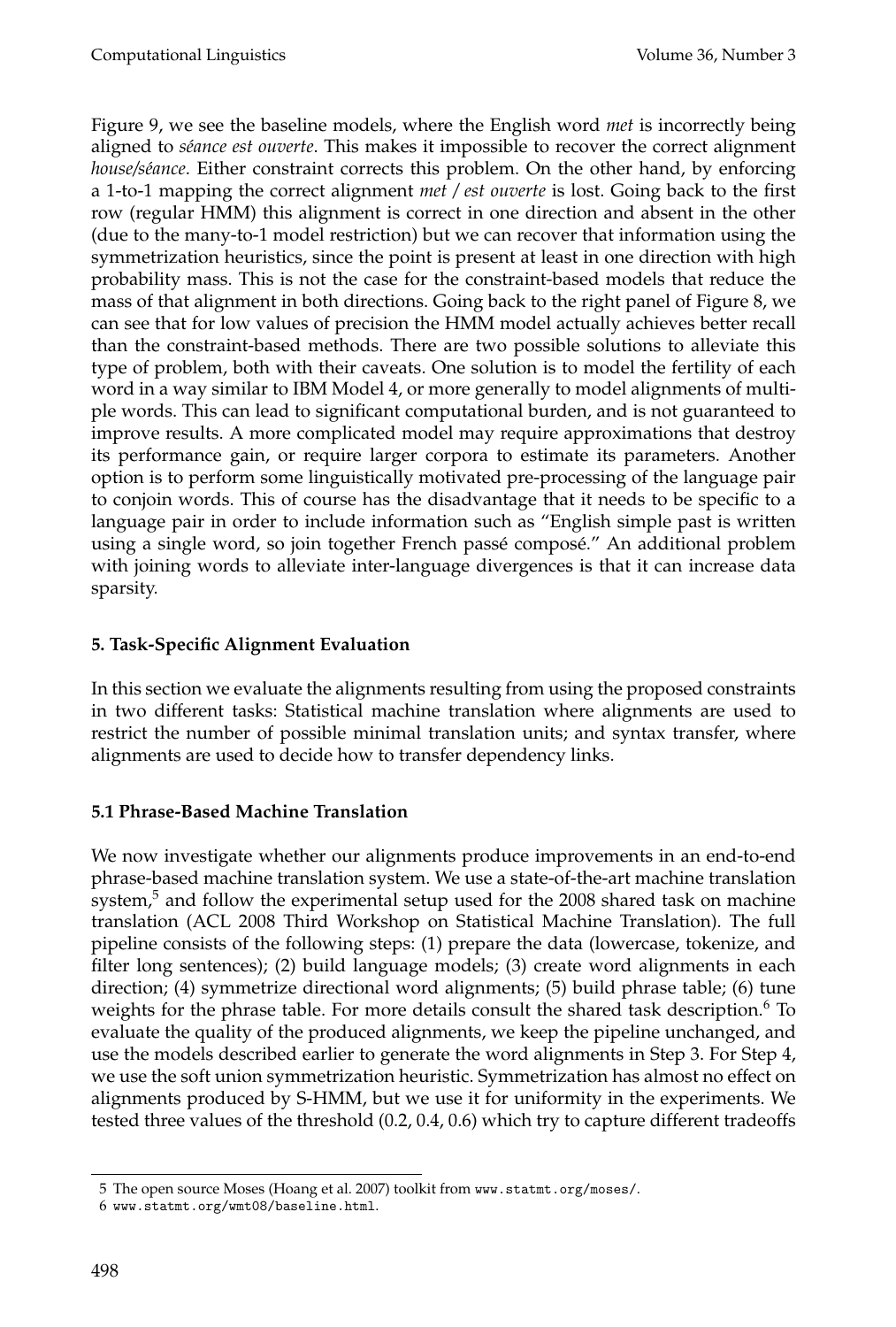|            |      |      |      | $Fr \rightarrow En$ $En \rightarrow Fr$ $Es \rightarrow En$ $En \rightarrow Es$ $Pt \rightarrow En$ $En \rightarrow Pt$ |      |      |
|------------|------|------|------|-------------------------------------------------------------------------------------------------------------------------|------|------|
| IBM M4 GDF | 35.7 | 31.2 | 32.4 | 31.6                                                                                                                    | 31.4 | 28.9 |
| HMM SU     | 35.9 | 28.9 | 32.3 | 31.6                                                                                                                    | 30.9 | 31.6 |
| B-HMM SU   | 36.0 | 31.5 | 32.6 | 31.7                                                                                                                    | 31.0 | 32.2 |
| S-HMM SU   | 35.5 | 31.2 | 31.9 | 32.5                                                                                                                    | 31.4 | 32.3 |

#### **Table 2**

BLEU scores for all language pairs. The best threshold was selected according to the development set after the last MERT iteration. Bold denotes the best score.

of precision vs. recall, and pick the best according to the translation performance on development data. Table 2 summarizes the results for the different corpora. For reference we include IBM Model 4 as suggested in the task description. PR training always outperforms EM training and outperforms IBM Model 4 in all but one experiment. Differences in BLEU range from 0.2 to 0.9. The two constraints help to a different extent for different corpora and translation directions, in a somewhat unpredictable manner. In general our impression is that the connection between alignment quality and BLEU scores is complicated, and changes are difficult to explain and justify. The number of iterations for MERT optimization to converge varied from 2 to 28; and the best choice of threshold on the development set did not always correspond to the best on the test set. Contrary to conventional wisdom in the MT community, bigger phrase tables did not always perform better. In 14 out of 18 cases, the threshold picked was 0.4 (medium size phrase tables) and the other four times 0.2 was picked (smaller phrase tables). When we include only high confidence alignments, more phrases are extracted but many of these are erroneous. Potentially this leads to a poor estimate of the phrase probabilities. See Lopez and Resnik (2006) for further discussion.

#### **5.2 Syntax Transfer**

In this section, we compare the different alignments produced with and without PR based on how well they can be used for transfer of linguistic resources across languages. We used the system proposed by Ganchev, Gillenwater, and Taskar (2009). This system uses a word-aligned corpus and a parser for a resource-rich language (source language) in order to create a parser for a resource-poor language (target language). We consider a parse tree on the source language as a set of dependency edges to be transferred. For each such edge, if both end points are aligned to words in the target language, then the edge is transferred. These edges are then used as weak supervision when training a generative or discriminative dependency parser. In order to evaluate the alignments we computed the fraction of correctly transferred edges as a function of the average number of edges transferred by using supervised parse trees on the target side. By changing the threshold in MBR decoding of alignments, we can trade off accuracy of the transferred edges vs. transferring more edges. We generated supervised parses using the first-order model from the MST parser (McDonald, Crammer, and Pereira 2005) trained on the Penn Treebank for English and the CoNLL X parses for Bulgarian and Spanish. Following Ganchev, Gillenwater, and Taskar (2009), we filter alignment links between words with incompatible POS tags. Figure 10 shows our results for transferring from English to Bulgarian (En→Bg) and from English to Spanish (En→Es). The En→Bg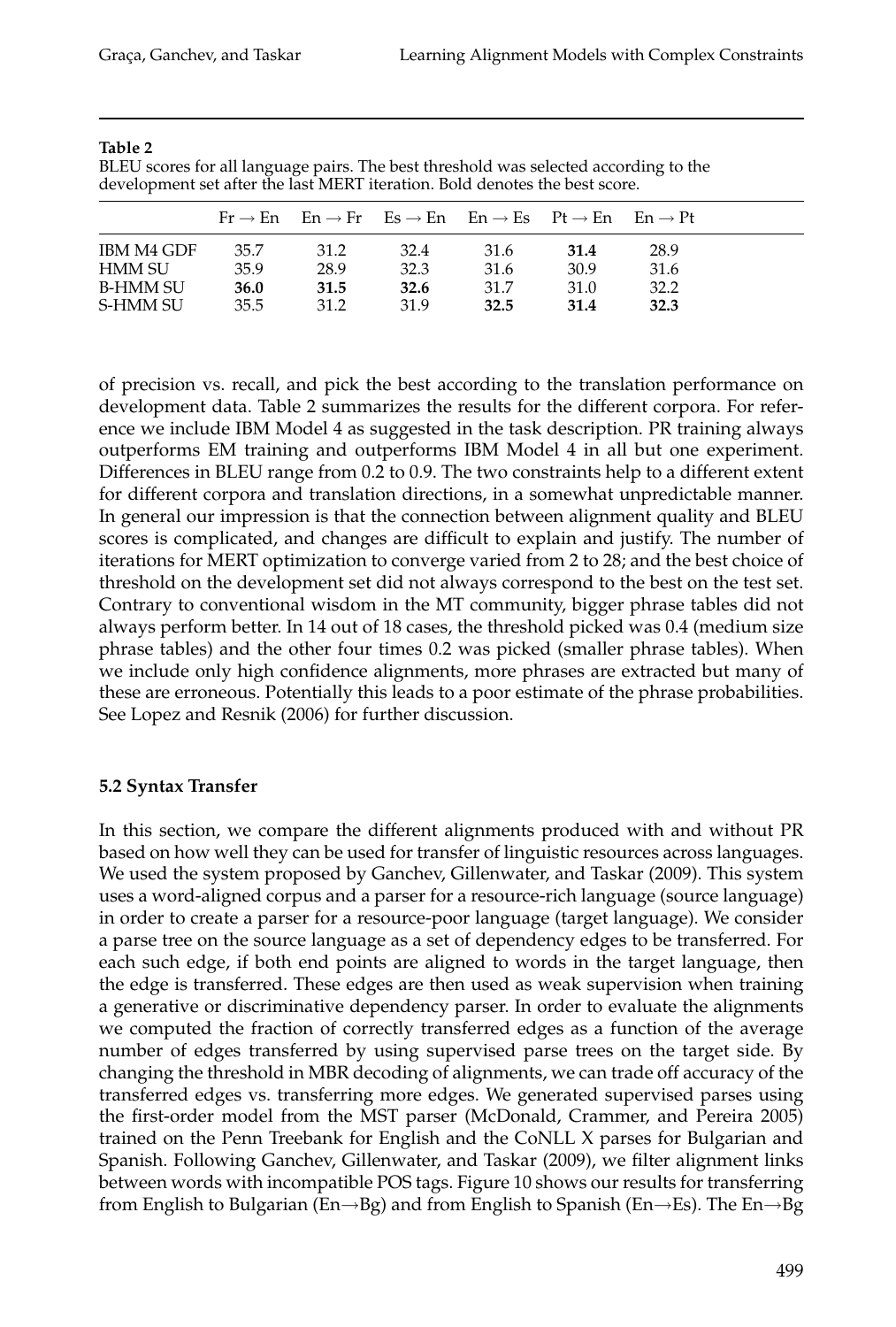

**Figure 10**

Edge conservation for cross-lingual grammar induction. Left: En→Bg subtitle corpus; Right: En→Es parliamentary proceedings. Vertical axis: percentage of transferred edges that are correct. Horizontal axis: average number of transferred edges per sentence.

results are based on a corpus of movie subtitles (Tiedemann 2007), and are consequently shorter sentences, whereas the  $En \rightarrow Es$  results are based on a corpus of parliamentary proceedings (Koehn 2005). We see in Figure 10 that for both domains, the models trained using posterior regularization perform better than the baseline model trained using EM.

#### **6. Related Work**

The idea of introducing constraints over a model to better guide the learning process has appeared before. In the context of word alignment, Deng and Byrne (2005) use a state-duration HMM in order to model word-to-phrase translations. The fertility of each source word is implicitly encoded in the durations of the HMM states. Without any restrictions, likelihood prefers to always use longer phrases and the authors try to control this behavior by multiplying every transition probability by a constant  $\eta > 1$ . This encourages more transitions and hence shorter phrases. For the task of unsupervised dependency parsing, Smith and Eisner (2006) add a constraint of the form "the average length of dependencies should be X" to capture the locality of syntax (at least half of the dependencies are between adjacent words), using a scheme they call structural annealing. They modify the model's distribution over trees  $p_{\theta}(y)$  by a penalty term as:  $p'_{\theta}(y) \propto p_{\theta}(y) e^{(\delta \sum_{e \in y} \text{length}(e))}$ , where length(*e*) is the surface length of edge *e*. The factor  $\delta$  changes from a high value to a lower one so that the preference for short edges (hence a smaller sum) is stronger at the start of training.

These two approaches also have the goal of controlling unsupervised learning, and the form of the modified distributions is reminiscent of the form that the projected posteriors take. However, the approaches differ substantially from PR. Smith and Eisner (2006) make a statement of the form "scale the total length of edges", which depending on the value of  $\delta$  will prefer to have more shorter/longer edges. Such statements are not data dependent. Depending on the value of δ, for instance if  $δ ≤ 0$ , even if the data is such that the model already uses too many short edges on average, this value of  $\delta$  will push for more short edges. By contrast the statements we can make in PR are of the form "there should be more short edges than long edges". Such a statement is data-dependent in the sense that if the model satisfies the constraints then we do not need to change it; if it is far from satisfying it we might need to make very dramatic changes.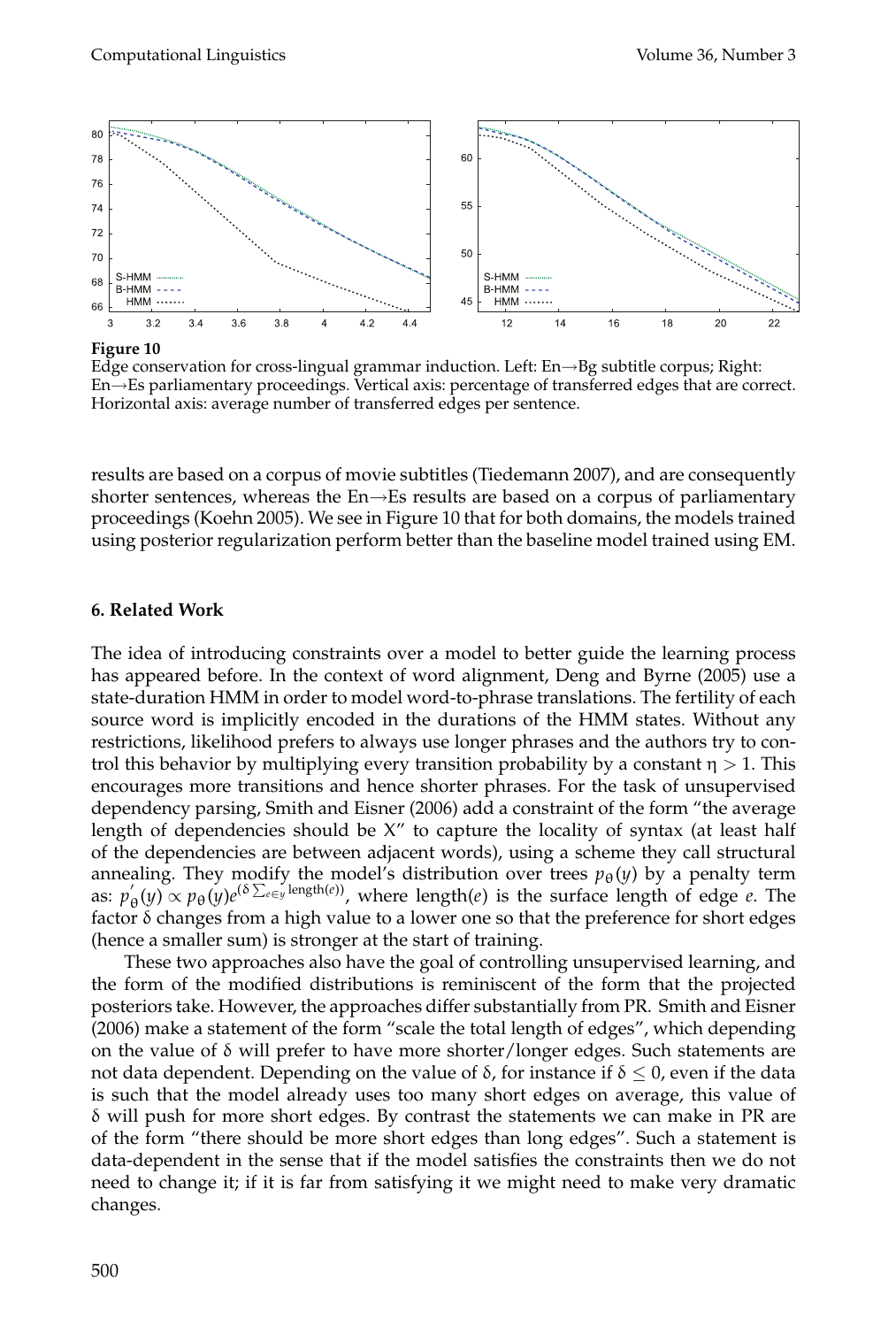PR is closely related to the work of Mann and McCallum (2007, 2008), who concurrently developed the idea of using penalties based on posterior expectations of features to guide semi-supervised learning. They call their method generalized expectation (GE) constraints or alternatively expectation regularization. In the original GE framework, the posteriors of the model on unlabeled data are regularized directly. They train a discriminative model, using conditional likelihood on labeled data and an "expectation regularization" penalty term on the unlabeled data:

$$
\arg \max_{\theta} \ \mathcal{L}_{labeled}(\theta) - \lambda \widehat{\mathbf{E}}[||\mathbf{E}_{p_{\theta}}[\mathbf{f}(\mathbf{x}, \mathbf{z}) - b||_2^2]. \tag{16}
$$

Notice that there is no intermediate distribution *q*. For some kinds of constraints this objective is difficult to optimize in θ and in order to improve efficiency, Bellare, Druck, and McCallum (2009) propose interpreting the PR framework as an approximation to the GE objective in Equation (16). They compare the two frameworks on several data sets and find that performance is similar. Liang, Jordan, and Klein (2009) cast the problem of incorporating partial information about latent variables into a Bayesian framework using "measurements," and after several approximation steps, they arrive at the objective we optimize.

The idea of jointly training two directional models has been explored by Liang, Taskar, and Klein (2006), although under a very different formalization. They define a joint objective max θ1,θ<sup>2</sup> **E**  $\left[\log \overrightarrow{p}_{\theta_1}(x) + \log \overleftarrow{p}_{\theta_2}(x) + \log \sum_{\mathbf{z}} \overrightarrow{p}_{\theta_1}(\mathbf{z} \mid \mathbf{x}) \overleftarrow{p}_{\theta_2}(\mathbf{z} \mid \mathbf{x})\right].$  However, the product distribution  $\overrightarrow{p}_{\theta_1}^2(z|x) \overleftarrow{p}_{\theta_2}(z|x)$  ranges over all one-to-one alignments and computing it is #P-complete (Liang, Taskar, and Klein 2006). They approximate this distribution as a product of marginals:  $q(\mathbf{z}) = \prod_{i,j} \vec{p}_{\theta_1}(\mathbf{z}_{i,j} \mid \mathbf{x}) \vec{p}_{\theta_2}(\mathbf{z}_{i,j} \mid \mathbf{x})$ , but it is not clear what objective the approximate procedure actually optimizes.

# **7. Conclusion**

In this article we explored a novel learning framework, Posterior Regularization, for incorporating rich constraints over the posterior distributions of word alignments. We focused on the HMM word alignment model, and showed how we could incorporate complex constraints like bijectivity and symmetry while keeping the inference in the model tractable. Using these constraints we showed consistent and significant improvements in six different language pairs even when compared to a more complex model such as IBM Model 4. In addition to alleviating the "garbage collector" effect, we show that the obtained posterior distributions better reflect the desired alignments. Both constraints are biasing the models towards 1-to-1 alignments, which may be inappropriate in some situations, and we show some systematic mistakes that the constraints introduce and suggest possible fixes.

We experimented with two different tasks that rely on word alignments, phrasebased MT and syntax transfer. For phrase-based MT, the improved alignments lead to a modest increase in BLEU performance. For syntax transfer, we have shown that the number of edges of a dependency tree that can be accurately transferred from one language to another increases as a result of improved alignments.

Our framework opens up the possibility of efficiently adding many other constraints that are directly applicable to word alignments, such as preferring alignments that respect dependency tree structure, part of speech tags, or syntactic boundaries.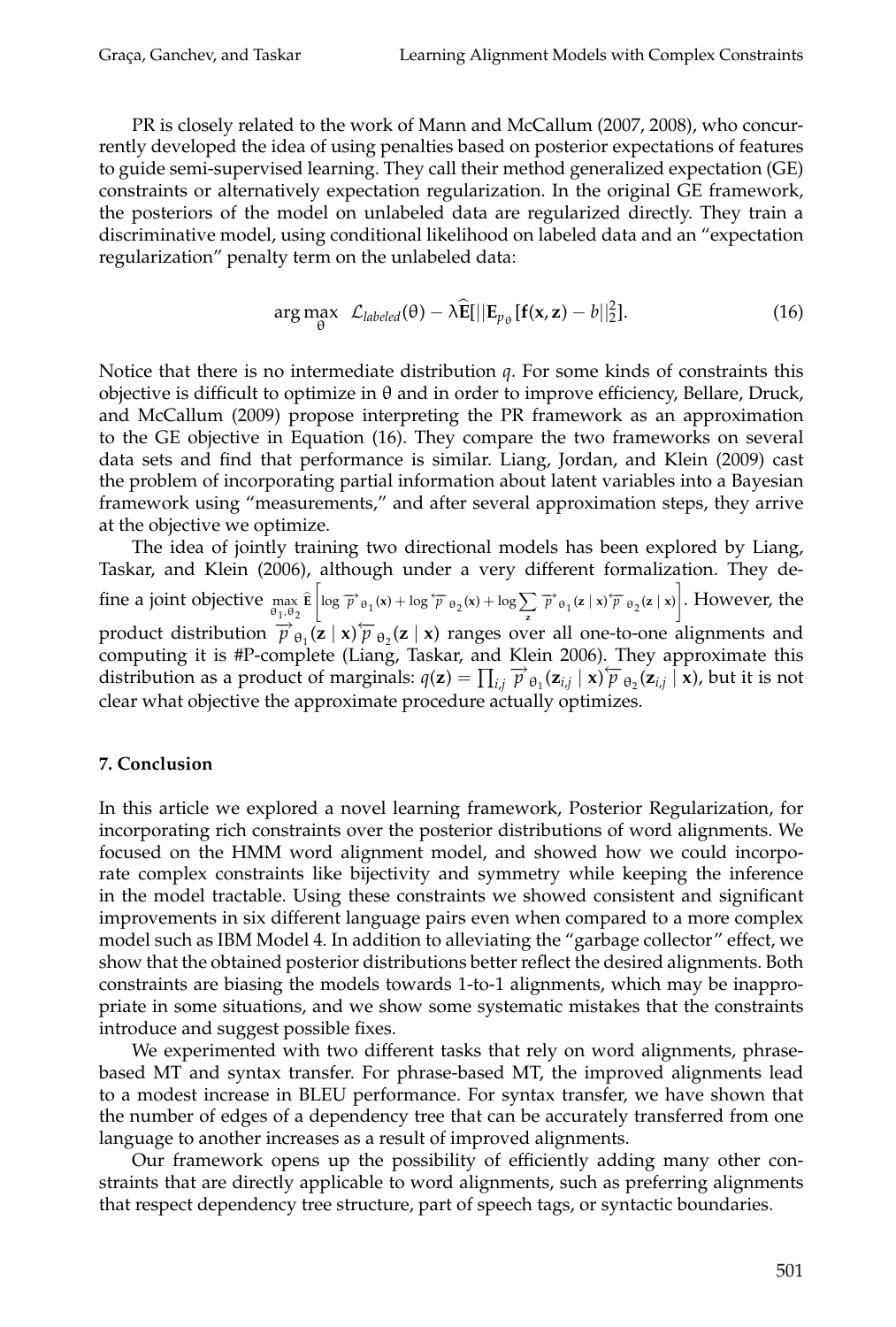#### **Appendix A: Modified E-Step Dual Derivation**

The modified E step involves a projection step that minimizes the Kullback-Leibler divergence:

$$
\mathbf{E}'\colon \argmin_{q(\mathbf{z}|\mathbf{x}),\xi} \operatorname{KL}(q(\mathbf{z}|\mathbf{x}) \parallel p_{\theta}(\mathbf{z}|\mathbf{x})) \quad \text{s.t. } \mathbf{E}_q[\mathbf{f}(\mathbf{x},\mathbf{z})] - \mathbf{b}_\mathbf{x} \leq \xi; \ ||\xi||_2^2 \leq \epsilon^2.
$$

Assuming the set  $\mathcal{Q}_{\mathbf{x}} = \{ q(\mathbf{z}|\mathbf{x}) : \exists \xi, \mathbf{E}_{q}[\mathbf{f}(\mathbf{x}, \mathbf{z})] - \mathbf{b}_{\mathbf{x}} \leq \xi; ||\xi||_2^2 \leq \epsilon^2 \}$  is non-empty, the corresponding Lagrangian is max min<br>whore  $\lambda, \alpha, \gamma$   $q(\mathbf{z}|\mathbf{x})$ , *q*(**z**|**x**),ξ  $L(q(\mathbf{z}|\mathbf{x}), \boldsymbol{\xi}, \boldsymbol{\lambda}, \boldsymbol{\alpha}, \boldsymbol{\gamma})$  with  $\lambda \geq 0$  and  $\alpha \geq 0$ , where

$$
L(q(\mathbf{z}|\mathbf{x}), \xi, \lambda, \alpha, \gamma) = \text{KL}(q(\mathbf{z}|\mathbf{x}) \parallel p_{\theta}(\mathbf{z}|\mathbf{x})) + \lambda^{\top} (\mathbf{E}_{q}[\mathbf{f}(\mathbf{x}, \mathbf{z})] - \mathbf{b}_{\mathbf{x}} - \xi)
$$
  
+  $\alpha(||\xi||_2^2 - \epsilon^2) + \gamma (\sum_{z} q(\mathbf{z}|\mathbf{x}) - 1)$   

$$
\frac{\partial L(q(\mathbf{z}|\mathbf{x}), \xi, \lambda, \alpha, \gamma)}{\partial q(\mathbf{z}|\mathbf{x})} = \log(q(\mathbf{z}|\mathbf{x})) + 1 - \log(p_{\theta}(\mathbf{z}|\mathbf{x})) + \lambda^{\top} \mathbf{f}(\mathbf{x}, \mathbf{z}) + \gamma = 0
$$
  
 $\implies q(\mathbf{z}|\mathbf{x}) = \frac{p_{\theta}(\mathbf{z}|\mathbf{x}) \exp(-\lambda^{\top} \mathbf{f}(\mathbf{x}, \mathbf{z}))}{\sigma \exp(\lambda)}$ 

$$
\frac{\partial L(q(\mathbf{z}|\mathbf{x}), \xi, \lambda, \alpha, \gamma)}{\partial \xi_i} = 2\alpha \xi_i - \lambda_i = 0 \Longrightarrow \xi_i = \frac{\lambda_i}{2\alpha}
$$

Plugging  $q(z|x)$  and ξ in  $L(q(z|x), \xi, \lambda, \alpha, \gamma)$  and taking the derivative with respect to  $γ$ :

$$
\frac{\partial L(\lambda, \alpha, \gamma)}{\partial \gamma} = \sum_{z} \frac{p_{\theta}(\mathbf{z}|\mathbf{x}) \exp(-\lambda^{\top} \mathbf{f}(\mathbf{x}, \mathbf{z}))}{e \exp(\gamma)} - 1 = 0 \Longrightarrow \gamma = \log(\frac{\sum_{z} p_{\theta}(\mathbf{z}|\mathbf{x}) \exp(-\lambda^{\top} \mathbf{f}(\mathbf{x}, \mathbf{z}))}{e})
$$

Simplifying  $q(\mathbf{z}|\mathbf{x}) = \frac{p_{\theta}(\mathbf{z}|\mathbf{x}) \exp(-\lambda^\top \mathbf{f}(\mathbf{x}, \mathbf{z}))}{Z_{\lambda}}$  where  $Z_{\lambda} = \sum_{z} p_{\theta}(\mathbf{z}|\mathbf{x}) \exp(-\lambda^\top \mathbf{f}(\mathbf{x}, \mathbf{z}))$  ensures that *q*(**z**|**x**) is properly normalized. Plugging γ into *L*(λ,α, γ) and taking the derivative with respect to  $\alpha$ , we get:

$$
L(\lambda, \alpha) = -\log(Z_{\lambda}) - \mathbf{b}_{\mathbf{x}}^{\top} \lambda - \frac{||\lambda||_2^2}{2\alpha} + \frac{||\lambda||_2^2}{4\alpha} - \alpha \varepsilon^2
$$
 (A.1)

$$
\frac{\partial L(\lambda, \alpha)}{\partial \alpha} = \frac{||\lambda||_2^2}{2\alpha^2} - \frac{||\lambda||_2^2}{4\alpha^2} - \epsilon^2 = 0 \Longrightarrow \alpha = \frac{||\lambda||_2}{2\epsilon}
$$
(A.2)

Replacing back into  $L(\lambda, \alpha)$  we get the dual objective:

**Dual E'**: arg max 
$$
-\mathbf{b}_{x}^{\top} \lambda - \log(Z_{\lambda}) - ||\lambda||_{2} \epsilon
$$
 (A.3)

#### **Acknowledgments**

J. V. Graça was supported by a fellowship from Fundação para a Ciência e Tecnologia (SFRH/ BD/ 27528/ 2006) and by FCT project CMU-PT/HuMach/0039/2008. K. Ganchev was partially supported by NSF ITR EIA 0205448. Ben Taskar was partially supported by DARPA CSSG 2009 grant.

#### **References**

- Bannard, Colin and Chris Callison-Burch. 2005. Paraphrasing with bilingual parallel corpora. In *ACL '05: Proceedings of the 43rd Annual Meeting of the Association for Computational Linguistics*, pages 597–604, Morristown, NJ.
- Bellare, Kedar, Gregory Druck, and Andrew McCallum. 2009. Alternating projections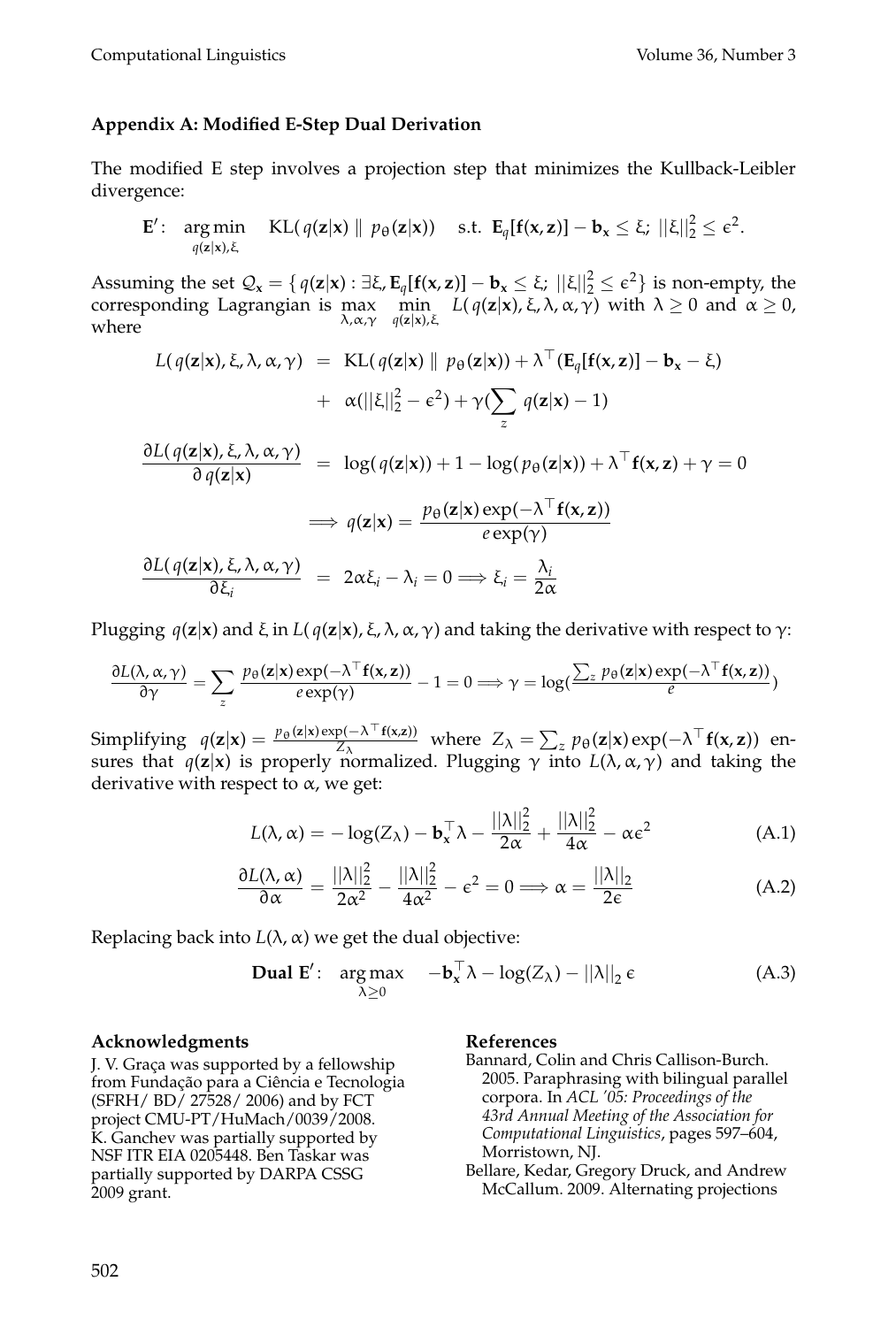for learning with expectation constraints. In *Proceedings of the Twenty-Fifth Conference Annual Conference on Uncertainty in Artificial Intelligence*, pages 43–50, Corvallis, OR.

Bertsekas, Dimitri P. 1999. *Nonlinear Programming: 2nd Edition*. Athena Scientific, Nashua, NH.

Brown, Peter F., Stephen A. Della Pietra, Vincent J. Della Pietra, Meredith J. Goldsmith, Jan Hajic, Robert L. Mercer, and Surya Mohanty. 1993a. But dictionaries are data too. In *HLT '93: Proceedings of the Workshop on Human Language Technology*, pages 202–205, Morristown, NJ.

Brown, Peter F., Stephen A. Della Pietra, Vincent J. Della Pietra, and Robert L. Mercer. 1993b. The mathematics of statistical machine translation: Parameter estimation. *Computational Linguistics*, 19(2):263–311.

Chiang, David, Adam Lopez, Nitin Madnani, Christof Monz, Philip Resnik, and Michael Subotin. 2005. The Hiero machine translation system: Extensions, evaluation, and analysis. In *Proceedings of the Human Language Technology Conference and Conference on Empirical Methods in Natural Language Processing*, pages 779–786, Vancouver.

Dempster, Arthur P., Nan M. Laird, and Donald B. Rubin. 1977. Maximum likelihood from incomplete data via the em algorithm. *Royal Statistical Society, Series B*, 39(1):1–38.

DeNero, John and Dan Klein. 2007. Tailoring word alignments to syntactic machine translation. In *Proceedings of the 45th Annual Meeting of the Association of Computational Linguistics*, pages 17–24, Prague.

Deng, Yonggang and William Byrne. 2005. HMM word and phrase alignment for statistical machine translation. In *HLT '05: Proceedings of the Conference on Human Language Technology and Empirical Methods in Natural Language Processing*, pages 169–176, Morristown, NJ. Association for Computational Linguistics.

Fraser, Alexander and Daniel Marcu. 2007. Getting the structure right for word alignment: Leaf. In *Proceedings of the Joint Conference on Empirical Methods in Natural Language Processing and Computational Natural Language Learning*

*(EMNLP-CoNLL)*, pages 51–60, Prague. Galley, Michel, Mark Hopkins, Kevin Knight,

and Daniel Marcu. 2004. What's in a

translation rule? In *HLT-NAACL 2004: Main Proceedings*, pages 273–280, Boston, MA.

- Ganchev, Kuzman, Jennifer Gillenwater, and Ben Taskar. 2009. Dependency grammar induction via bitext projection constraints. In *ACL-IJCNLP '09: Proceedings of the Joint Conference of the 47th Annual Meeting of the ACL and the 4th International Joint Conference on Natural Language Processing of the AFNLP: Volume 1*, pages 369–377, Morristown, NJ.
- Ganchev, Kuzman, João V. Graça, and Ben Taskar. 2008. Better alignments = better translations? In *Proceedings of ACL-08: HLT*, pages 986–993, Columbus, OH.
- Graça, João V., Kuzman Ganchev, and Ben Taskar. 2007. Expectation maximization and posterior constraints. In J. C. Platt, D. Koller, Y. Singer, and S. Roweis, editors, *Advances in Neural Information Processing Systems 20*. MIT Press, Cambridge, MA, pages 569–576.
- Graça, João V., Kuzman Ganchev, and Ben Taskar. 2009. Postcat - posterior constrained alignment toolkit. *The Prague Bulletin Of Mathematical Linguistics - Special Issue: Open Source Tools for Machine Translation*, 91:27–37.
- Graça, João V., Joana P. Pardal, Luísa Coheur, and Diamantino Caseiro. 2008. Building a golden collection of parallel multi-language word alignment. In *Proceedings of the Sixth International Language Resources and Evaluation (LREC'08)*, Marrakech.
- Hoang, Hieu, Alexandra Birch, Chris Callison-Burch, Richard Zens, Rwth Aachen, Alexandra Constantin, Marcello Federico, Nicola Bertoldi, Chris Dyer, Brooke Cowan, Wade Shen, Christine Moran, and Ondrej Bojar. 2007. Moses: Open source toolkit for statistical machine translation. In *Proceedings of the 45th Annual Meeting of the Association for Computational Linguistics Companion Volume Proceedings of the Demo and Poster Sessions*, pages 177–180, Prague.

Hwa, Rebecca, Philip Resnik, Amy Weinberg, Clara Cabezas, and Okan Kolak. 2005. Bootstrapping parsers via syntactic projection across parallel texts. *Natural Language Engineering*, 11:11–311.

Koehn, Philipp. 2005. Europarl: A parallel corpus for statistical machine translation. In *Machine Translation Summit,* 12–15 September, Phuket.

Koehn, Philipp, Franz Josef Och, and Daniel Marcu. 2003. Statistical phrase-based